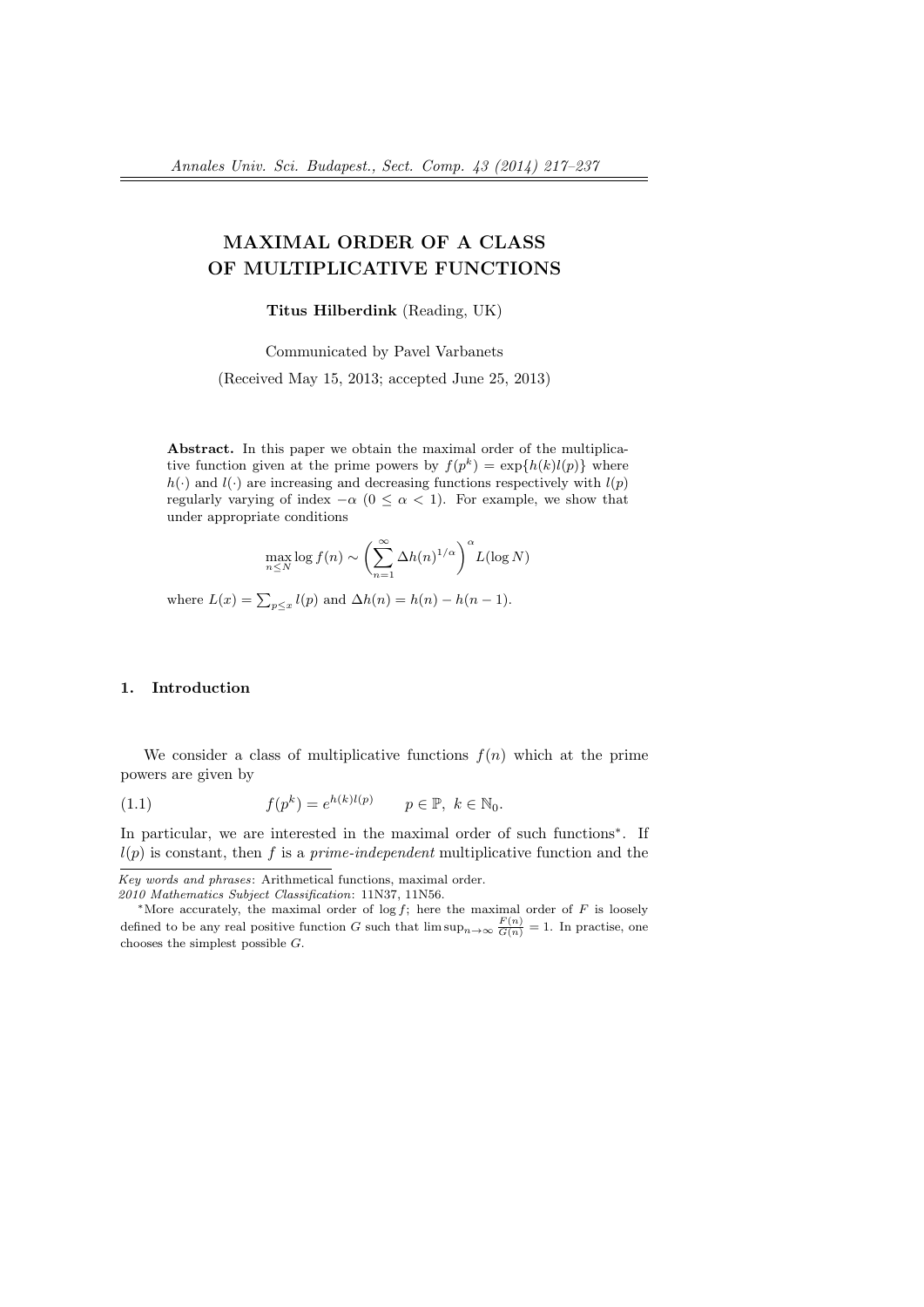maximal order has been discussed by various authors (see for example, [7], [8], [9] and references therein). Thus, for example, Shui [8] has proven that (using our notation) if  $f(p^k) = e^{h(k)}$  where  $0 \le h(k) \le Ak^{\beta}$  with  $0 < \beta < 1$  and some A, then

$$
\limsup_{n \to \infty} \frac{\log f(n) \log \log n}{\log n} = \max_{k \ge 1} \frac{h(k)}{k}.
$$

In this case, the maximal order occurs, roughly, for *n* of the form  $(\prod_{p\leq P} p)^m$ where m maximises  $h(k)/k$ . Results such as the above were then applied to find the maximal order of divisor-like functions.

For non prime-independent multiplicative functions not much work appears to have been done. In  $[10]$ , Tóth and Wirsing consider a class of multiplicative functions which are at most of order  $\log \log n$  including  $\frac{n}{\varphi(n)}$ , but their results do not overlap with ours.

For the function  $\sigma_{-\alpha}(n) = \sum_{d|n} d^{-\alpha}$ , Gronwall [3] showed 100 years ago that for  $0 < \alpha < 1$ , the maximal order is given by

$$
\exp\biggl\{\frac{1+o(1)}{1-\alpha}\cdot\frac{(\log n)^{1-\alpha}}{\log\log n}\biggr\}.
$$

Notice that in this case

$$
\sigma_{-\alpha}(p^k) = 1 + \frac{1}{p^{\alpha}} + \dots + \frac{1}{p^{k\alpha}} = \exp\left\{\frac{1 + o(1)}{p^{\alpha}}\right\}
$$

which is of the form  $(1.1)$  in an asymptotic sense, with  $h(k)$  constant and  $l(p) = p^{-\alpha}$ . In fact, the maximum order occurs for *n* of the form  $\prod_{p \leq P} p$ , and to find this maximum is then relatively easy, using the prime number theorem. More generally, if f is multiplicative and given by  $(1.1)$  and both h and l are decreasing (and non-negative), then the maximum order of  $f(n)$  again occurs for *n* of the form  $\prod_{p\leq P} p$ , since  $f(p^k) \leq f(p)$  and  $f(q) \leq f(p)$  for primes  $p, q$ with  $p < q$ . As such,  $\log n = \theta(P) \sim P$  by the prime number theorem and multiplicativity of  $f(n)$  gives

$$
\log f(n) = h(1) \sum_{p \le P} l(p) = h(1)L(P),
$$

where  $L(x) = \sum_{p \leq x} l(p)$ . If now we assume that  $L(y) \sim L(x)$  whenever  $y \sim x$ , then  $\log f(n) \sim \bar{h}(1)L(\log n)$  (for such n) and this represents the maximal order.

In this article, we consider the less trivial (and perhaps more interesting) case is where  $h$  is increasing, while keeping  $l$  decreasing. As such we shall see that the maximal order occurs for  $n = \prod_{p \leq P} p^{a_p}$  with  $a_p$  decreasing. The problem then reduces to finding the optimal  $a_p$  which maximises  $f(n)$ . A simple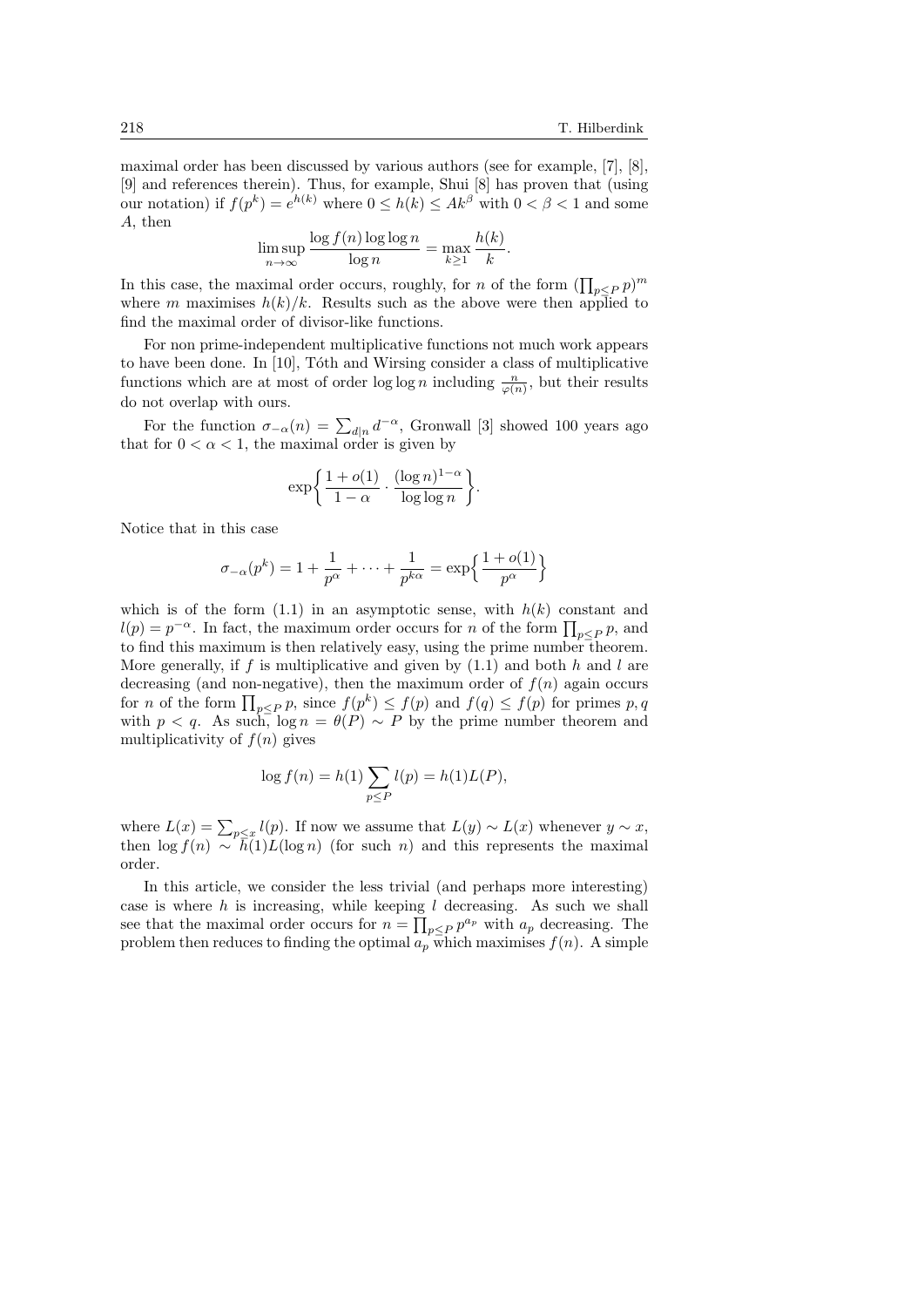lower bound for the maximal order can be found by taking  $a_p = 1$  for all  $p \leq P$ , giving (under some mild conditions on L)

$$
\limsup_{n \to \infty} \frac{\log f(n)}{L(\log n)} \ge h(1).
$$

With some extra conditions, we also have  $\log f(n) \ll L(\log n)$  and the question reduces to finding this limsup. First, we require some bound on the growth of h with respect to L if we want  $\log f(n) \ll L(\log n)$ . For if  $n = 2^k$ , then

$$
\log f(n) = \log f(2^k) = l(2)h(k) = l(2)h\left(\frac{\log n}{\log 2}\right),\,
$$

so  $h(k) = o(L(k))$  is necessary. A futher natural condition is that L should be regularly varying (see §1. for the definition). In fact, for our main results we shall assume that L is regularly varying of index  $1 - \alpha$  for some  $\alpha \in [0, 1)$ , while

$$
h(k) \ll k^{\beta}
$$
 for some  $\beta < 1 - \alpha$ .

As such,  $L(y) \sim L(x)$  whenever  $y \sim x$  and  $L(x) = x^{1-\alpha+o(1)}$ .

Finally, we prove a slightly stronger result in that we find an asymptotic formula for  $\max_{n\leq N} \log f(n)$ .

Let  $\Delta h(n) = h(n) - h(n-1)$  for  $n \in \mathbb{N}$ . Note that  $h(0) = 0$  (by definition) and so  $\Delta h(1) = h(1)$ . Our main result is:

**Theorem 1.** Let f be multiplicative and given at the prime powers by  $(1.1)$ , where we assume that h is increasing and l is decreasing. Further suppose that  $L(x) = \sum_{p \leq x} l(p)$  is regularly varying of index  $1 - \alpha$ , where  $0 \leq \alpha < 1$ , and  $h(n) \ll n^{\beta}$  for some  $\beta < 1 - \alpha$ . Then

$$
\max_{n \le N} \log f(n) \sim R_{\alpha} L(\log N)
$$

where

(1.2) 
$$
R_{\alpha} = \sup_{a_n \searrow 0} \frac{\sum_{n=1}^{\infty} \Delta h(n) a_n^{1-\alpha}}{(\sum_{n=1}^{\infty} a_n)^{1-\alpha}} = \sup_{\substack{a_n \searrow 0 \\ \sum_{n=1}^{\infty} a_n = 1}} \sum_{n=1}^{\infty} \Delta h(n) a_n^{1-\alpha}.
$$

The supremum here is over all decreasing sequences  $a_n$ , not identically zero, for which  $\sum_{1}^{\infty} a_n$  converges. In various cases we can evaluate  $R_{\alpha}$  more explicitly. In particular we note that by Hölder's inequality

(1.3) 
$$
\sum_{n=1}^{\infty} \Delta h(n) a_n^{1-\alpha} \leq \left(\sum_{n=1}^{\infty} \Delta h(n)^{1/\alpha}\right)^{\alpha} \left(\sum_{n=1}^{\infty} a_n\right)^{1-\alpha}
$$

and  $R_{\alpha} \leq (\sum_{n=1}^{\infty} \Delta h(n)^{1/\alpha})^{\alpha}$  always. The case of equality leads to: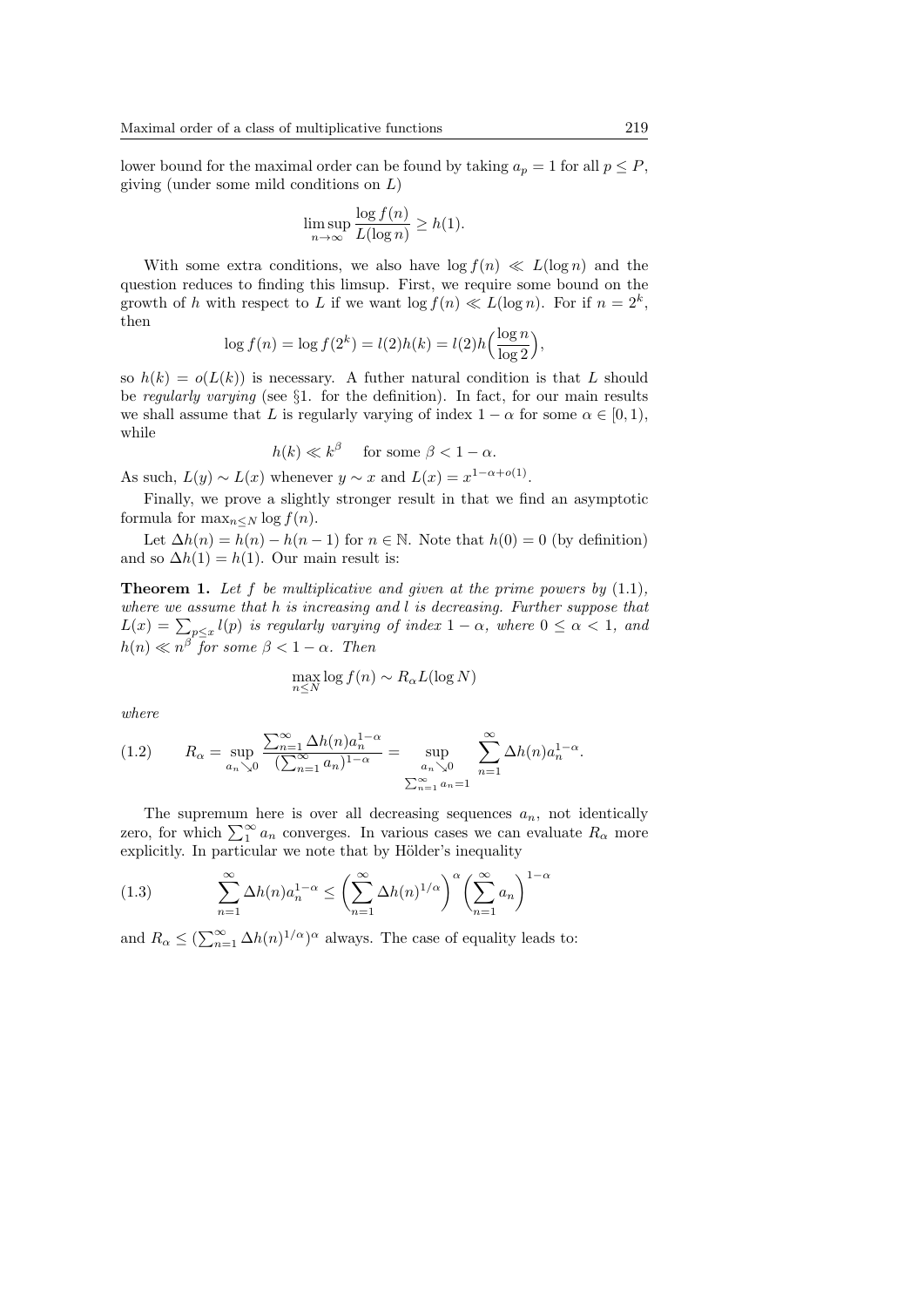**Theorem 2.** Let f be as in Theorem 1 and suppose further that  $\Delta h(n)$  decreases with n. Then

$$
\max_{n\leq N}\log f(n) \sim \left(\sum_{n=1}^{\infty}\Delta h(n)^{1/\alpha}\right)^{\alpha}L(\log N).
$$

Note that the series  $\sum_{n=1}^{\infty} \Delta h(n)^{1/\alpha}$  converges if  $\Delta h(n)$  decreases as  $\Delta h(n) \leq$  $\leq \frac{h(n)}{n}$  $\frac{(n)}{n}$ , so  $\Delta h(n)^{1/\alpha} \ll n^{-\gamma}$  where  $\gamma = \frac{1-\beta}{\alpha} > 1$ .

In the case  $\alpha = 0$ ,  $R_{\alpha}$  can be evaluated and gives:

**Theorem 3.** Let f be multiplicative and given at the prime powers by  $(1.1)$ , where h is increasing and l is decreasing and L is regularly varying of index 1. Suppose that  $h(n) \ll n^{\beta}$  for some  $\beta < 1$ . Then

$$
\max_{n \le N} \log f(n) \sim \left(\max_{n \in \mathbb{N}} \frac{h(n)}{n}\right) L(\log N).
$$

The form  $(1.1)$  (with h increasing and l decreasing) may seem restrictive, but actually the results apply to cases where (1.1) holds in an asymptotic sense. We illustrate this in Example 2, in Section 6. Indeed, the example

$$
f(n) = \frac{1}{d(n)} \sum_{d|n} \sigma_{-\alpha}(d)^2
$$

for which  $\log f(p^k) = \frac{2k}{(k+1)p^{\alpha}}(1+O(\frac{1}{p^{\alpha}}))$ , motivated the present results.

The rest of the paper is organised as follows. First we recall the notion of regular variation, then in Section 3 we find lower bounds for  $\log f(n)$ , to be followed in Section 4 by upper bounds and the proofs of the results.

In Section 5, we show how to evaluate  $R_{\alpha}$  in case  $\Delta h(n)$  is not decreasing and  $\alpha \neq 0$ . Finally, we present some examples.

#### 2. Some preliminaries

**Notations:** We write  $f \ll g$  to mean  $f = O(g)$ ; i.e.  $|f(x)| \leq Ag(x)$ for some constant A and all x sufficiently large. We write  $f \lesssim g$  to mean  $f(x) \leq (1 + o(1))g(x)$ , and similarly for  $f \geq g$ . Finally,  $f \prec g$  means  $f(x) = o(g(x))$ , while  $f \succ g$  is the same as  $g \prec f$ .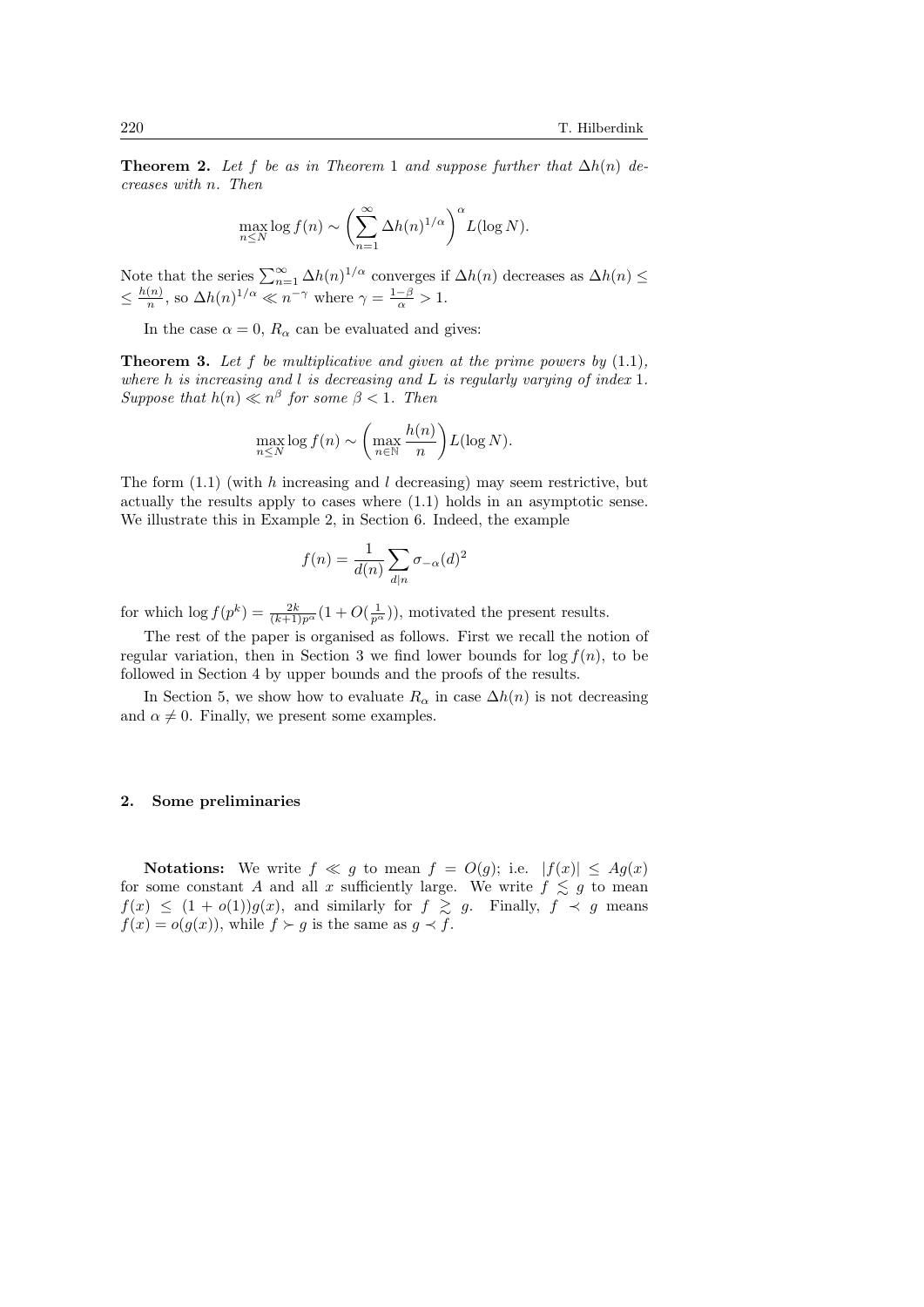**Regular Variation:** A function  $\ell : [A, \infty) \to \mathbb{R}$  is regularly varying of index  $\rho$  if it is measurable, eventually positive, and

(2.1) 
$$
\ell(\lambda x) \sim \lambda^{\rho} \ell(x) \quad \text{as } x \to \infty \text{ for every } \lambda > 0
$$

(see [2] for a detailed treatise on the subject). We shall sometimes denote this by  $\ell \in \mathcal{R}_\rho$ . If  $\rho = 0$ , then  $\ell$  is said to be slowly varying. For example,  $x^{\rho}(\log x)^{\tau}$ is regularly varying of index  $\rho$  for any  $\tau$ . Trivially, if  $\ell_1 \in \mathcal{R}_{\rho}$  and  $\ell_2 \in \mathcal{R}_{\sigma}$ , then  $\ell_1 \ell_2 \in \mathcal{R}_{\rho+\sigma}$ , while  $\ell_1^{\lambda} \in \mathcal{R}_{\rho\lambda}$ .

The Uniform Convergence Theorem says that (2.1) is automatically uniform for  $\lambda$  in compact subsets of  $(0, \infty)$ . In particular,  $\ell(x) \sim \ell(y)$  whenever  $x \sim y$ . We shall make use of Karamata's Theorem: for  $\ell$  regularly varying of index  $\rho$ ,

$$
\int_A^x \ell \sim \frac{x\ell(x)}{\rho+1} \quad \text{ if } \rho > -1, \quad \int_x^\infty \ell \sim -\frac{x\ell(x)}{\rho+1} \quad \text{ if } \rho < -1,
$$

while if  $\rho = -1$ ,  $\int^x \ell$  is slowly varying and  $\int^x \ell \succ x\ell(x)$ .

We shall also make use of *Potter's bounds* (see [2], p.25): if  $\ell$  is regularly varying of index  $\rho$  then for any chosen  $A > 1$  and  $\delta > 0$ , there exists  $X =$  $= X(A, \delta)$  such that

$$
\frac{\ell(y)}{\ell(x)} \le A \max\left\{ \left(\frac{y}{x}\right)^{\rho+\delta}, \left(\frac{y}{x}\right)^{\rho-\delta} \right\} \quad \text{for } x, y \ge X.
$$

The notion of regular variation extends to sequences  $(2, p.52)$ . For l defined on  $\mathbb{P}$  — the set of primes, we say l is regularly varying of index  $\rho$  if there exists  $a \tilde{l} \in \mathcal{R}_{\rho}$ , defined on  $[2, \infty)$  such that  $\tilde{l}(p) = l(p)$ . As such, we can always take  $\tilde{l}$  to be the step function defined by  $\tilde{l}(x) = l(p)$  for  $p \leq x < p'$  where p and  $p'$  are consecutive primes, which we shall do from now on, and we denote this extension by  $l$ .

We note that if l is decreasing, regular variation of l (of index  $> -1$ ) is equivalent to regular variation of L, where  $L(x) = \sum_{p \leq x} l(p)$ . Indeed, by the Prime Number Theorem and Karamata's Theorem, if  $\overline{l}$  is regularly varying of index  $-\alpha$  and  $\alpha < 1$ , then

(2.2) 
$$
L(x) = \int_{2-}^{x} l(t) d\pi(t) \sim \int_{2}^{x} \frac{l(t)}{\log t} dt \sim \frac{x l(x)}{(1-\alpha)\log x}
$$

which is regularly varying of index  $1 - \alpha$ . Conversely, if  $L \in \mathcal{R}_{1-\alpha}$  for some  $\alpha$  < 1 and l is decreasing, then for every  $\lambda > 1$ 

$$
l(\lambda x)(\pi(\lambda x) - \pi(x)) \le L(\lambda x) - L(x) = \sum_{x < p \le \lambda x} l(p) \le l(x)(\pi(\lambda x) - \pi(x)).
$$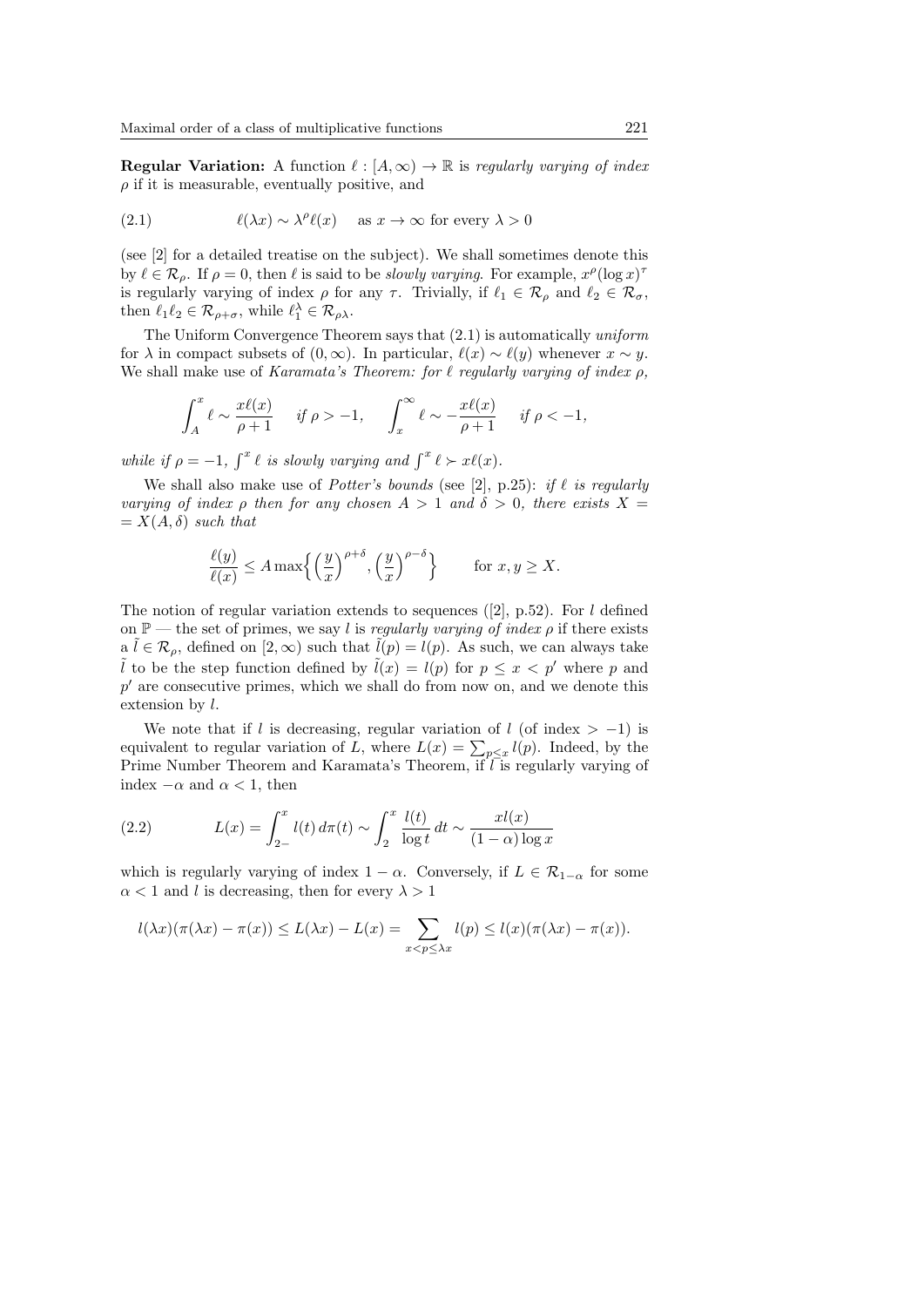,

 $\theta\Big(\frac{F}{-1}\Big)$  $g^{-1}(r)$ 

.

Using  $L \in \mathcal{R}_{1-\alpha}$  and  $\pi \in \mathcal{R}_1$  and dividing by  $L(x)$  gives

$$
\frac{\lambda^{1-\alpha}-1}{\lambda-1}\lesssim \frac{l(x)\pi(x)}{L(x)}\lesssim \frac{\lambda^{1-\alpha}-1}{\lambda-1}\lambda^\alpha
$$

and on letting  $\lambda \to 1$ , (2.2) follows again, so that  $l \in \mathcal{R}_{-\alpha}$ .

# 3. Lower bounds for  $\log f(n)$

**Proposition 3.1.** Let f be multiplicative with  $f(p^k) = \exp\{h(k)l(p)\}\$ . Put  $n = \prod_{p \leq P} p^{[g(P/p)]}$ , where  $g : [1, \infty) \to \mathbb{R}$  is continuous, strictly increasing without bound, and  $g(1) = 1$ . Then

(3.1) 
$$
\log n = \sum_{r \ge 1} \theta \left( \frac{P}{g^{-1}(r)} \right)
$$

(3.2) 
$$
\log f(n) = \sum_{r \ge 1} \Delta h(r) L\left(\frac{P}{g^{-1}(r)}\right)
$$

where  $\theta(x) = \sum_{p \leq x} \log p$  and  $L(x) = \sum_{p \leq x} l(p)$ .

Of course the series are finite, ending when  $g^{-1}(r) > P/2$ . Proof. We have

$$
\log n = \sum_{p \le P} \left[ g\left(\frac{P}{p}\right) \right] \log p = \sum_{r \ge 1} r \sum_{\substack{p \le P \\ \text{st } [g(P/p)] = r}} \log p.
$$

But  $[g(P/p)] = r \iff \frac{P}{g^{-1}(r+1)} < p \le \frac{P}{g^{-1}(r)},$  so  $\log n = \sum$  $r \geq 1$  $r\Big(\theta\Big(\frac{F}{\sqrt{1-\theta}}\Big)$  $g^{-1}(r)$  $-\theta\Big(-\frac{F}{\sqrt{2\pi}}\Big)$  $g^{-1}(r+1)$  $)\big) = \sum$  $r \geq 1$ 

For  $(3.2)$ , we have

$$
\log f(n) = \sum_{p \le P} h\left(\left[g\left(\frac{P}{p}\right)\right]\right)l(p) = \sum_{r \ge 1} h(r) \sum_{\substack{p \le P \\ \text{st } [g(P/p)] = r}} l(p) =
$$
\n
$$
= \sum_{r \ge 1} h(r) \left(L\left(\frac{P}{g^{-1}(r)}\right) - L\left(\frac{P}{g^{-1}(r+1)}\right)\right) = \sum_{r \ge 1} (h(r) - h(r-1))L\left(\frac{P}{g^{-1}(r)}\right),
$$
\nas required

as required.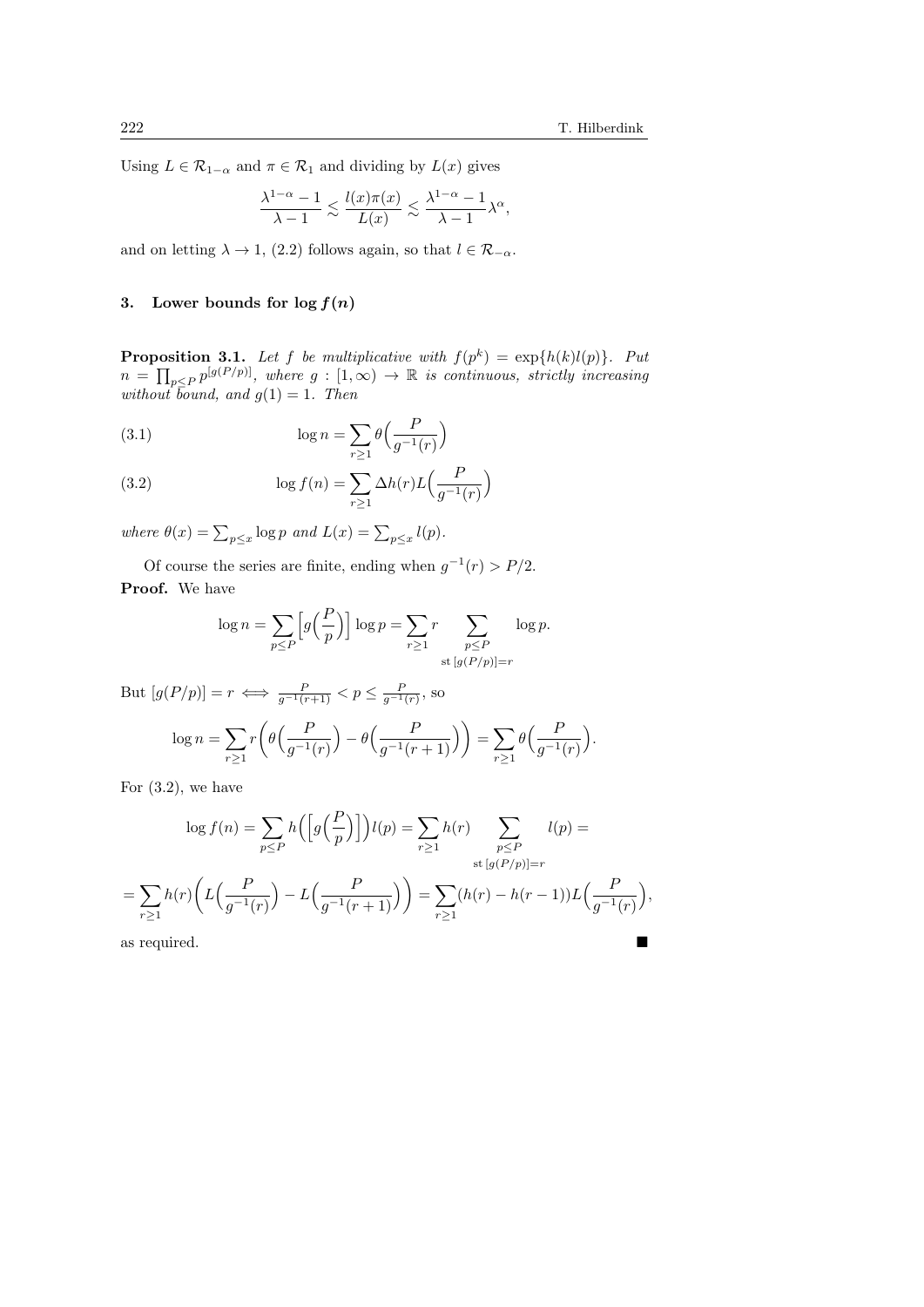**Proposition 3.2.** Let  $g : [1, \infty) \to \mathbb{R}$  be continuous, strictly increasing without bound, and  $g(1) = 1$ . Suppose further that  $\sum_{1}^{\infty} 1/g^{-1}(n)$  converges. Let l be regularly varying of index  $-\alpha$ , with  $\alpha \in (0,1)$ , and h increasing such that  $h(k) = O(k^{\beta})$  for some  $\beta < 1 - \alpha$ . Then

(1) 
$$
\sum_{p \le x} \left[ g\left(\frac{x}{p}\right) \right] \log p \sim \left( \sum_{n=1}^{\infty} \frac{1}{g^{-1}(n)} \right) x,
$$
  
(2) 
$$
\sum_{p \le x} h\left( \left[ g\left(\frac{x}{p}\right) \right] \right) l(p) \sim \left( \sum_{n=1}^{\infty} \frac{\Delta h(n)}{g^{-1}(n)^{1-\alpha}} \right) L(x),
$$

where  $L(x) = \sum_{p \leq x} l(p)$ .

**Proof.** (1) Let  $G(x)$  denote the sum on the left in (1). Then from the proof of (3.1), we see that

$$
G(x) = \sum_{n \le g(x)} \theta\left(\frac{x}{g^{-1}(n)}\right).
$$

By the Prime Number Theorem, we can write  $\theta(x) = x + \eta(x)$ , where  $\eta(x) =$  $= o(x)$ . Let  $\lambda = \sum_{1}^{\infty} 1/g^{-1}(n)$ . The term involving x is

$$
x \sum_{n \le g(x)} \frac{1}{g^{-1}(n)} \sim \lambda x.
$$

Now, given  $\varepsilon > 0$ , there exists  $x_0$  such that  $|\eta(x)| \leq \varepsilon x$  for  $x \geq x_0$ . Note that  $x/g^{-1}(n) \ge x_0$  for  $n \le g(x/x_0)$ . Hence

$$
\bigg|\sum_{n\le g(x/x_0)}\eta\Big(\frac{x}{g^{-1}(n)}\Big)\bigg|\le \varepsilon\sum_{n\le g(x/x_0)}\frac{x}{g^{-1}(n)}<\varepsilon\lambda x.
$$

For the remaining range  $g(x/x_0) < n \le g(x)$ , the terms are  $O(1)$  and so the sum is  $O(g(x))$ . But  $g^{-1}(n) > n$  (since  $\frac{n/2}{g^{-1}(n)} \le \sum_{n/2}^n \frac{1}{g^{-1}(n)} \to 0$ ) so that  $g(x) = o(x)$ . Thus  $G(x) \sim \lambda x$  follows.

(2) Let  $H(x)$  denote the LHS of (2). From the proof of (3.2) we see that

(3.3) 
$$
H(x) = \sum_{n \le g(x)} h(n) \left\{ L\left(\frac{x}{g^{-1}(n)}\right) - L\left(\frac{x}{g^{-1}(n+1)}\right) \right\} = \sum_{n \le g(x)} \Delta h(n) L\left(\frac{x}{g^{-1}(n)}\right).
$$

Since  $h$  is increasing,

$$
H(x) \ge \sum_{n \le N} \Delta h(n) L\left(\frac{x}{g^{-1}(n)}\right) \sim \sum_{n \le N} \frac{\Delta h(n)}{g^{-1}(n)^{1-\alpha}} L(x).
$$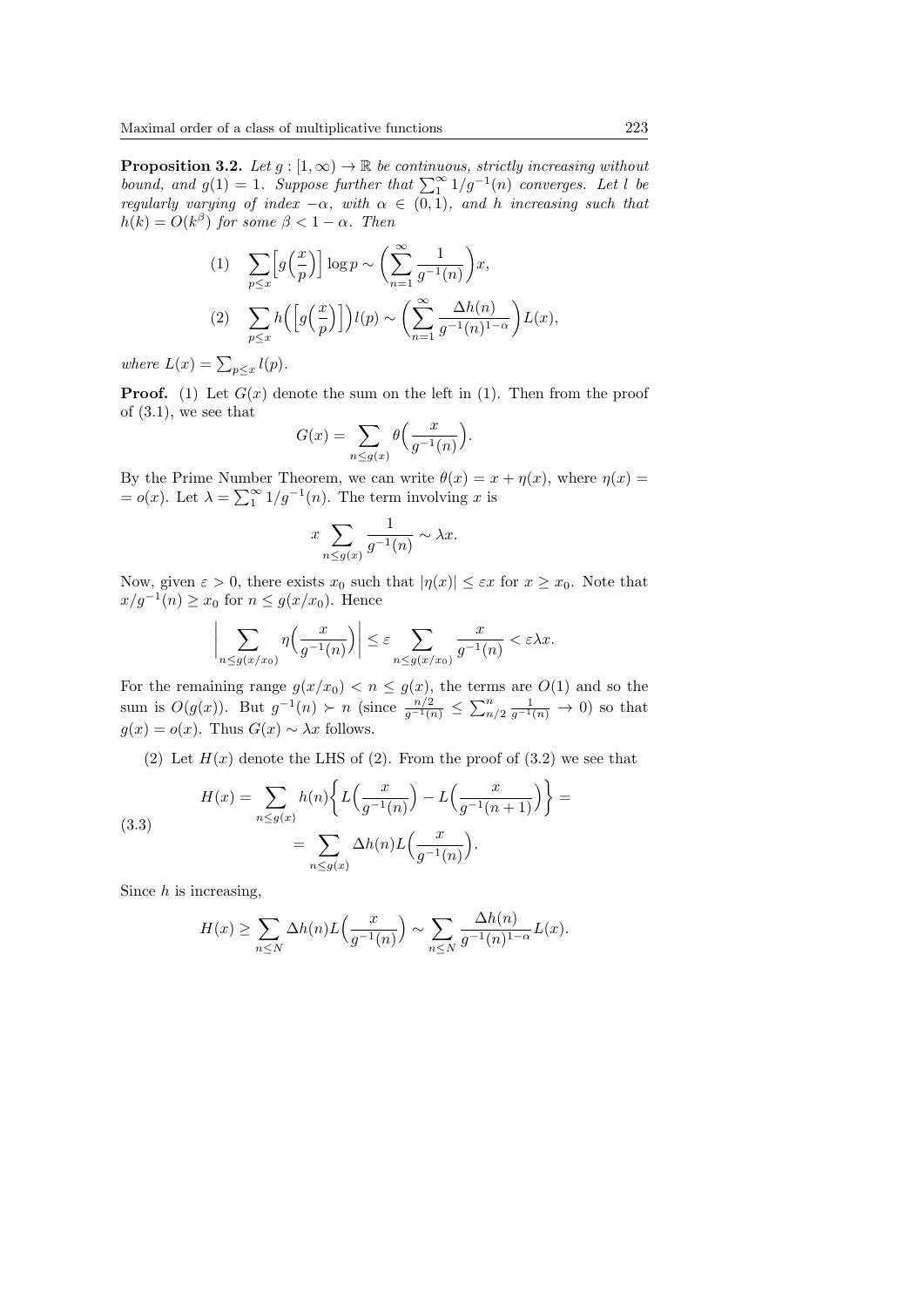.

for every  $N \in \mathbb{N}$ , by regular variation of L. Note that by Hölder's inequality

$$
\sum_{n\leq N}\frac{\Delta h(n)}{g^{-1}(n)^{1-\alpha}}\leq A\biggl(\sum_{n\leq N}\frac{1}{n^{\frac{1-\beta}{\alpha}}}\biggr)^{\alpha}\biggl(\sum_{n\leq N}\frac{1}{g^{-1}(n)}\biggr)^{1-\alpha}<\infty.
$$

Hence<sup>†</sup>  $\sum_{n\geq 1} \frac{\Delta h(n)}{g^{-1}(n)^{1-\alpha}} < \infty$  and  $H(x)/L(x) \gtrsim \sum_{n=1}^{\infty} \frac{\Delta h(n)}{g^{-1}(n)^{1-\alpha}}$ .

For the range  $n > N$ , we use the bound  $h(n) \leq An^{\beta}$  in the middle expression of (3.3) and Potter's bounds on L

$$
\frac{L(\frac{x}{g^{-1}(n)})}{L(x)}\leq \frac{A_1}{g^{-1}(n)^{1-\alpha-\delta}}
$$

for every  $\delta > 0$  (some  $A_1$ ). But with  $\delta$  sufficiently small,

$$
\sum_{n>N} \frac{1}{n^{1-\beta}g^{-1}(n)^{1-\alpha-\delta}} \le \left(\sum_{n>N} \frac{1}{n^{\frac{1-\beta}{\alpha+\delta}}}\right)^{\alpha+\delta} \left(\sum_{n>N} \frac{1}{g^{-1}(n)}\right)^{1-\alpha-\delta}
$$

Both sums converge, and so tend to zero as  $N \to \infty$ . Thus the result follows.

Proposition 3.3. Let f be multiplicative and given at the prime powers by (1.1), and assume that h and l satisfy the conditions of Proposition 3.2. Then, with  $R_{\alpha}$  given by (1.2),

$$
\max_{n\leq N}\log f(n)\gtrsim R_{\alpha}L(\log N).
$$

**Proof.** It is clear that in the definition of  $R_{\alpha}$  we may range over *strictly* decreasing  $a_n$  rather than just decreasing. Thus, given  $\varepsilon > 0$ , there exists a strictly decreasing  $a_n$  for which  $\sum a_n < \infty$  and

$$
\frac{\sum_{n=1}^{\infty} \Delta h(n) a_n^{1-\alpha}}{(\sum_{n=1}^{\infty} a_n)^{1-\alpha}} > R_{\alpha} - \varepsilon.
$$

Without loss of generality we may assume  $a_1 = 1$ , as we may replace  $a_n$  by  $a_n/a_1$ . Let g be an increasing bijection on  $[1,\infty)$  such that  $g(1/a_n) = n$ . Then  $a_n = 1/g^{-1}(n)$  so that  $\sum \frac{1}{g^{-1}(n)} < \infty$ . Take n of the form

$$
(3.4) \qquad \qquad n = \prod_{p \le P} p^{\left[g(P/p)\right]}
$$

As such, Proposition 3.2 implies

$$
\log n \sim \left(\sum_{r=1}^{\infty} a_r\right) P \quad \text{and} \quad \log f(n) \sim \left(\sum_{r=1}^{\infty} \Delta h(r) a_r^{1-\alpha}\right) L(P)
$$

<sup>†</sup>This incidentally shows that  $R_{\alpha}$  is finite.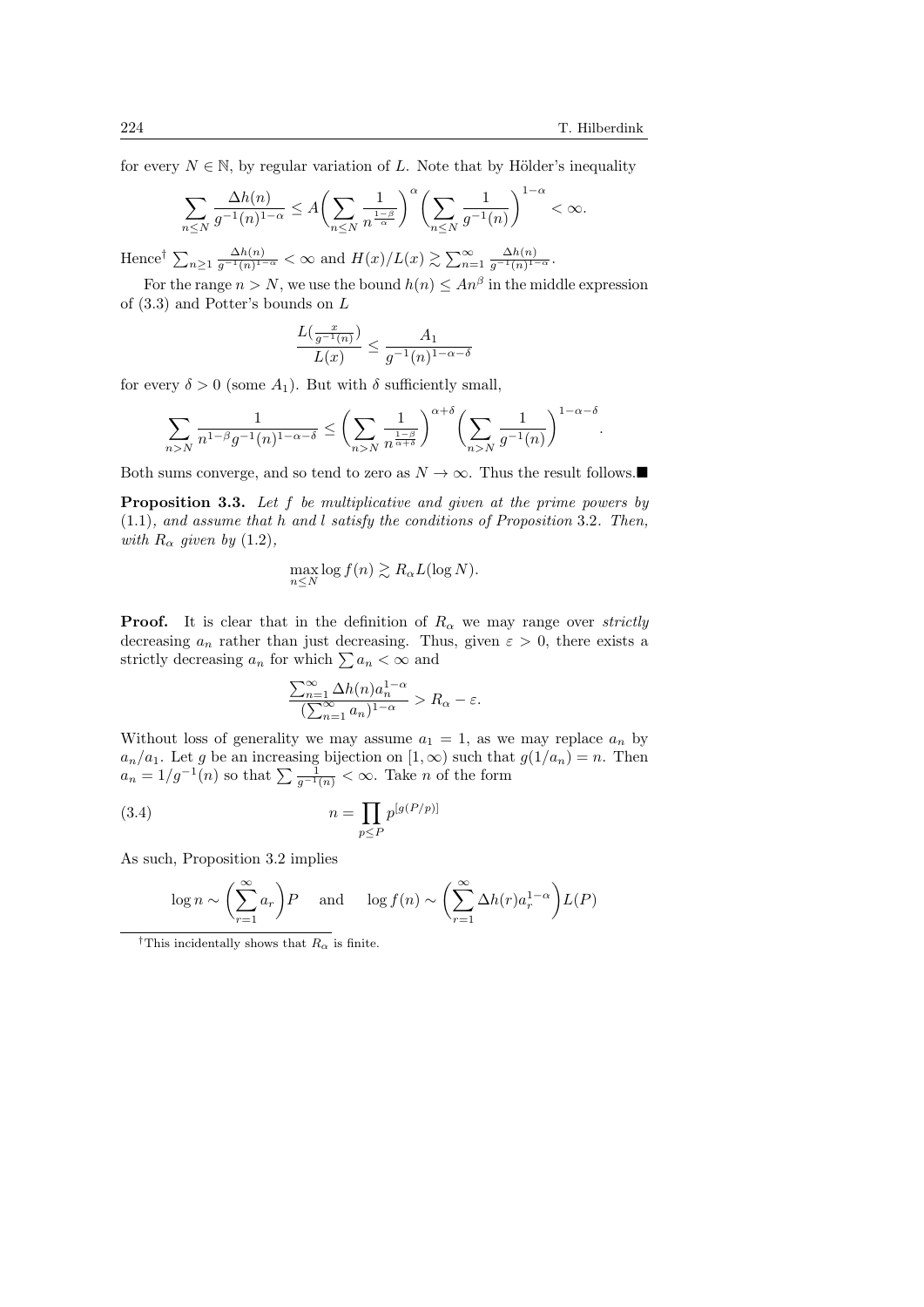as  $P \to \infty$  through the primes. Using the fact that L is regularly varying of index  $1 - \alpha$ ,

(3.5) 
$$
\frac{\log f(n)}{L(\log n)} \sim \frac{\sum_{r=1}^{\infty} \Delta h(r) a_r^{1-\alpha}}{(\sum_{r=1}^{\infty} a_r)^{1-\alpha}} > R_{\alpha} - \varepsilon.
$$

Now note that if n and  $n'$  are consecutive numbers of the form  $(3.4)$  (i.e.  $n' = \prod_{p \leq P'} p^{[g(P'/p)]}$  where P' is the prime after P) then, with  $\lambda = \sum_{n \geq 1} a_n$ ,

$$
\log n' \sim \lambda P' \sim \lambda P \sim \log n.
$$

Hence, with  $\tilde{N}$  denoting the largest number of the form (3.4) below N,

$$
\max_{n\leq N}\log f(n) \geq \log f(\tilde{N}) \gtrsim (R_{\alpha}-\varepsilon)L(\log \tilde{N}) \sim (R_{\alpha}-\varepsilon)L(\log N).
$$

This holds for every  $\varepsilon > 0$ , hence it must also hold for  $\varepsilon = 0$ .

#### 4. Upper bounds and proofs of Theorems 1-3

The lower bound obtained in Proposition 3.3 already gives the maximum order of log  $f(n)$  for n of the form  $\prod_{p\leq P} p^{[g(P/p)]}$  with g an increasing bijection on  $[1,\infty)$  such that  $\sum g^{-1}(n)^{-1}$  converges. We have to show that no other n gives still larger values of  $log f(n)$ .

**Lemma 4.1.** Let f be multiplicative with  $f(p^k) = e^{h(k)l(p)}$  for  $p \in \mathbb{P}, k \in \mathbb{N}_0$ , where h is increasing and l is decreasing. Then the maximal size of  $f(n)$  occurs when n is of the form

$$
(4.1)\qquad \qquad n = \prod_{p \le P} p^{a_p}
$$

with  $a_p$  decreasing with p. More precisely, if n is as in (3.1) and  $a_{p_i} < a_{p_j}$ for some  $i < j$  (where  $p_i$  is the i<sup>th</sup>-prime) then there exists  $n' < n$  such that  $f(n') \geq f(n)$ .

**Proof.** Let *n* be as in (4.1) with  $a_{p_i} < a_{p_j}$  for some  $i < j$  and put  $n' =$  $=\prod_{p\leq P}p^{a'_p}$  where

$$
a'_p = a_p
$$
 if  $p \neq p_i, p_j$ , and  $a'_{p_i} = a_{p_j}, a'_{p_j} = a_{p_i}$ .

Then  $n'/n = (p_i/p_j)^{a_{p_j} - a_{p_i}} < 1$ , while

$$
\log \frac{f(n')}{f(n)} = (h(a_{p_j}) - h(a_{p_i})) (l(p_i) - l(p_j)) \ge 0.
$$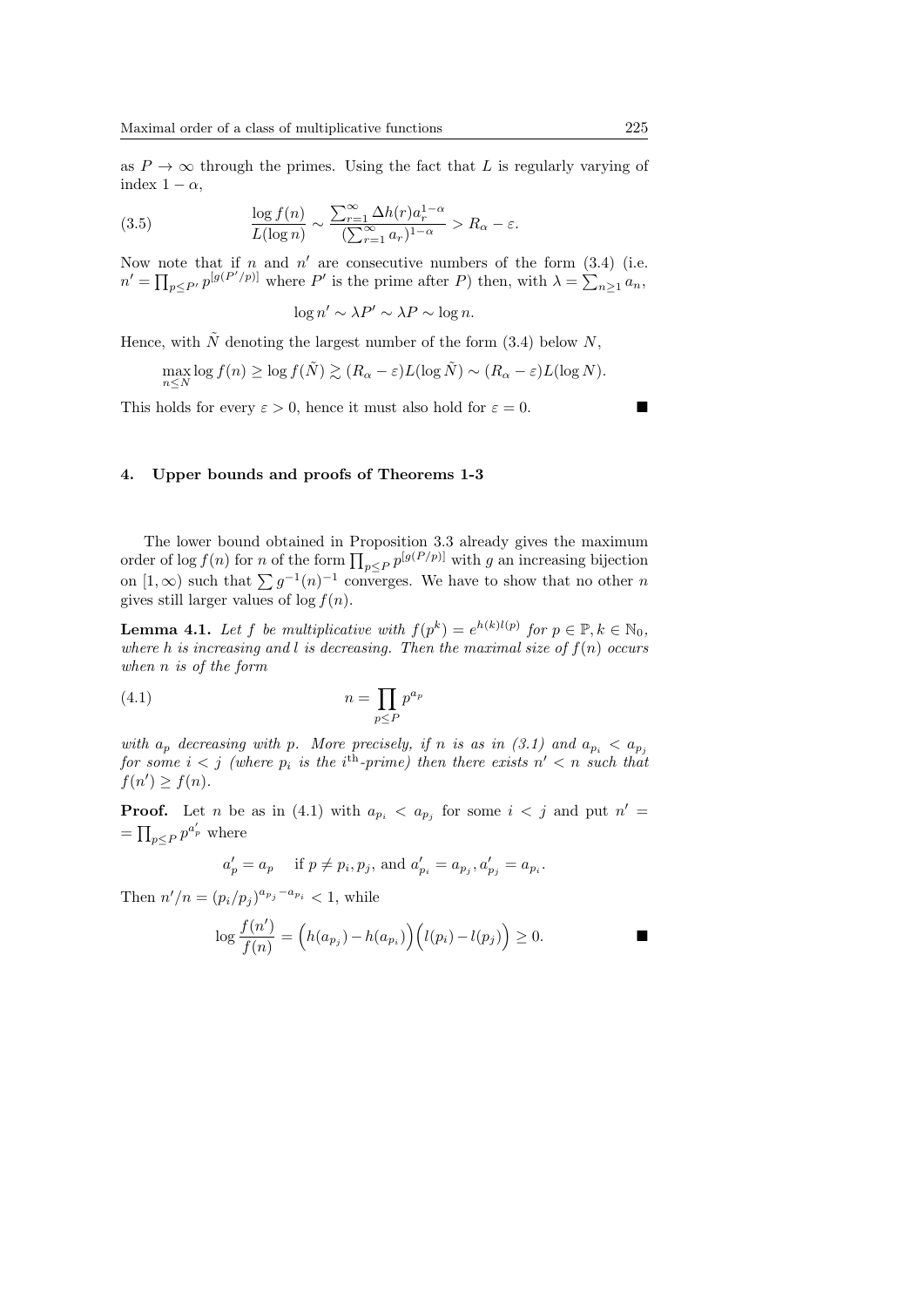**Proof of Theorem 1.** By Lemma 4.1, we need only consider  $n$  of the form (4.1) with  $a_p$  decreasing. Suppose, without loss of generality, that  $a_p \geq 1$ . Then

$$
\log n = \sum_{p \le P} a_p \log p \ge \sum_{p \le P} \log p = \theta(P),
$$

while  $\log f(n) = \sum_{p \leq P} h(a_p) l(p)$ . Consider  $\sum_{p \leq \delta \log n} h(a_p) l(p)$  for  $\delta > 0$ (small). Using  $h(k) \ll k^{\beta}$ , we have

$$
\sum_{p \leq \delta \log n} h(a_p) l(p) \ll \sum_{p \leq \delta \log n} a_p^{\beta} l(p) = \sum_{p \leq \delta \log n} (a_p \log p)^{\beta} \left( \frac{l(p)^{\frac{1}{1-\beta}}}{(\log p)^{\frac{\beta}{1-\beta}}} \right)^{1-\beta} \leq
$$
\n
$$
(4.2) \qquad \leq (\log n)^{\beta} \left( \sum_{p \leq \delta \log n} \frac{l(p)^{\frac{1}{1-\beta}}}{(\log p)^{\frac{\beta}{1-\beta}}} \right)^{1-\beta},
$$

by Hölder's inequality. Now  $\frac{l(p)^{\frac{1}{1-\beta}}}{\beta}$  $\frac{l(p)^{1-\beta}}{\left(\log p\right)^{\frac{\beta}{1-\beta}}}$  is regularly varying of index  $-\frac{\alpha}{1-\beta}$ , which is greater than  $-1$ . Thus by Karamata's Theorem and the prime number theorem,

(4.3) 
$$
\sum_{p \leq x} \frac{l(p)^{\frac{1}{1-\beta}}}{(\log p)^{\frac{\beta}{1-\beta}}} = \int_{2-}^{x} \frac{l(t)^{\frac{1}{1-\beta}}}{(\log t)^{\frac{\beta}{1-\beta}}} d\pi(t) \sim \frac{x l(x)^{\frac{1}{1-\beta}}}{(1-\frac{\alpha}{1-\beta})(\log x)^{\frac{1}{1-\beta}}}.
$$

Hence (4.2) gives

$$
\sum_{p \leq \delta \log n} h(a_p) l(p) \ll (\log n)^{\beta} \frac{(\delta \log n)^{1-\beta} l(\delta \log n)}{(1 - \frac{\alpha}{1-\beta})^{1-\beta} \log \log n} \sim \frac{\delta^n (1 - \alpha) L(\log n)}{(1 - \frac{\alpha}{1-\beta})^{1-\beta}}
$$

where  $\eta = 1 - (\alpha + \beta) > 0$ . Let  $\varepsilon > 0$ . Thus we can find  $\delta > 0$  such that  $\sum_{p \leq \delta \log n} h(a_p)l(p) < \varepsilon L(\log n)$ . As such

(4.4) 
$$
\log f(n) < \sum_{\delta \log n < p \le P} h(a_p)l(p) + \varepsilon L(\log n).
$$

From (4.4) and the fact that  $\log f(n)$  is sometimes as large as  $cL(\log n)$ , it follows that for the maximal order we must have  $P > \delta \log n$  for  $\delta$  sufficiently small. Now for every prime  $p$ ,

$$
\log n \ge a_p \sum_{q \le p} \log q = a_p \theta(p)
$$

(here q runs over the primes  $\leq p$ ). So, for the range of p under consideration (i.e.  $\delta \log n < p \leq P$ ) and using  $\theta(x) \geq a_0 x$  for some absolute constant  $a_0$ ,

(4.5) 
$$
a_p \leq \frac{\log n}{\theta(p)} \leq \frac{1}{a_0 \delta}.
$$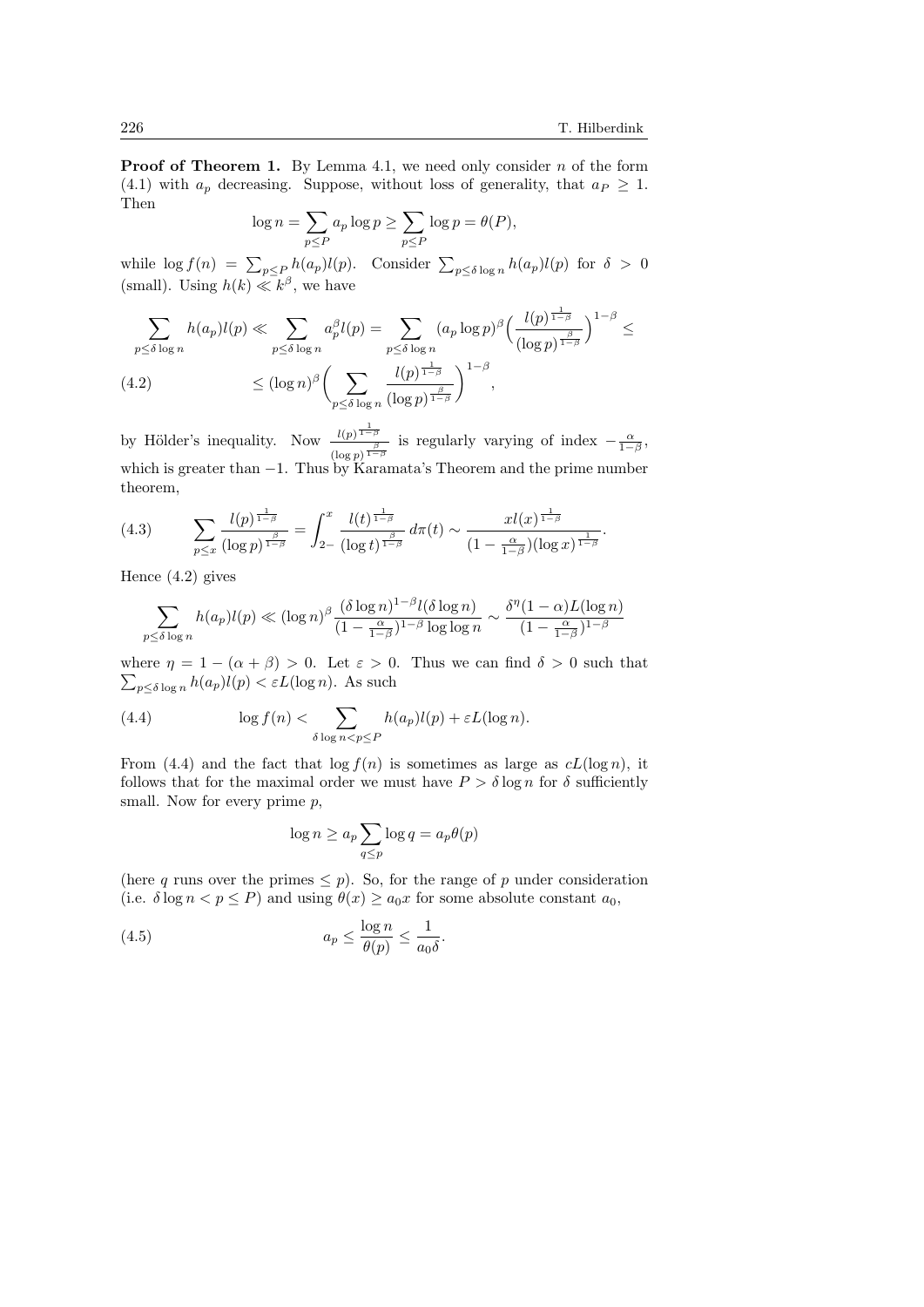The bound is independent of n, only depending on  $\alpha$ ,  $\beta$  and  $\varepsilon$ , and so  $a_p$  takes only finitely many values, say  $a_p \in \{1, \ldots, M\}$ . Let

$$
T_r = \sum_{\delta \log n < p \le P \atop a_p \ge r} l(p).
$$

Then

(4.6)  

$$
\sum_{\delta \log n < p \le P} h(a_p) l(p) = \sum_{r=1}^{M} h(r) \sum_{\delta \log n < p \le P} l(p) =
$$

$$
= \sum_{r=1}^{M} h(r) (T_r - T_{r+1}) = \sum_{r=1}^{M} \Delta h(r) T_r
$$

Since  $a_p$  decreases with p, we have  $a_p \geq r \Leftrightarrow p \leq q_r$ , for some  $q_r$  (depending on r and P), decreasing with r. Thus  $q_r \leq q_1 = P$ . For a non-zero contribution, we require  $q_r > \delta \log n \geq \delta \theta(P)$ , so that  $a_0 \delta < \frac{q_r}{P} \leq 1$ . By the uniform convergence theorem for regular variation,  $L(q_r) = L(\frac{q_r}{P} \cdot P) \sim (\frac{q_r}{P})^{1-\alpha} L(P)$ and

(4.7) 
$$
\sum_{\delta \log n < p \le P} h(a_p)l(p) \le \sum_{r=1}^{M} \Delta h(r)L(q_r) \sim \left(\sum_{r=1}^{M} \Delta h(r) \left(\frac{q_r}{P}\right)^{1-\alpha}\right) L(P)
$$

Also

$$
\log n = \sum_{p \le P} a_p \log p \ge \sum_{r=1}^M r \sum_{\substack{p \le P \\ a_p = r}} \log p \ge
$$

$$
\ge \sum_{r=1}^M \sum_{\substack{p \le P \\ a_p \ge r}} \log p = \sum_{r=1}^M \theta(q_r) \sim \left(\sum_{r=1}^M \frac{q_r}{P}\right) P
$$

by the Prime Number Theorem, so

(4.8) 
$$
L(\log n) \gtrsim \left(\sum_{r=1}^{M} \frac{q_r}{P}\right)^{1-\alpha} L(P).
$$

Finally  $(4.4)$ ,  $(4.7)$  and  $(4.8)$  give

$$
\limsup_{n \to \infty} \frac{\log f(n)}{L(\log n)} \le \frac{\sum_{r=1}^{M} \Delta h(r) (\frac{q_r}{P})^{1-\alpha}}{(\sum_{r=1}^{M} \frac{q_r}{P})^{1-\alpha}} + \varepsilon \le R_{\alpha} + \varepsilon.
$$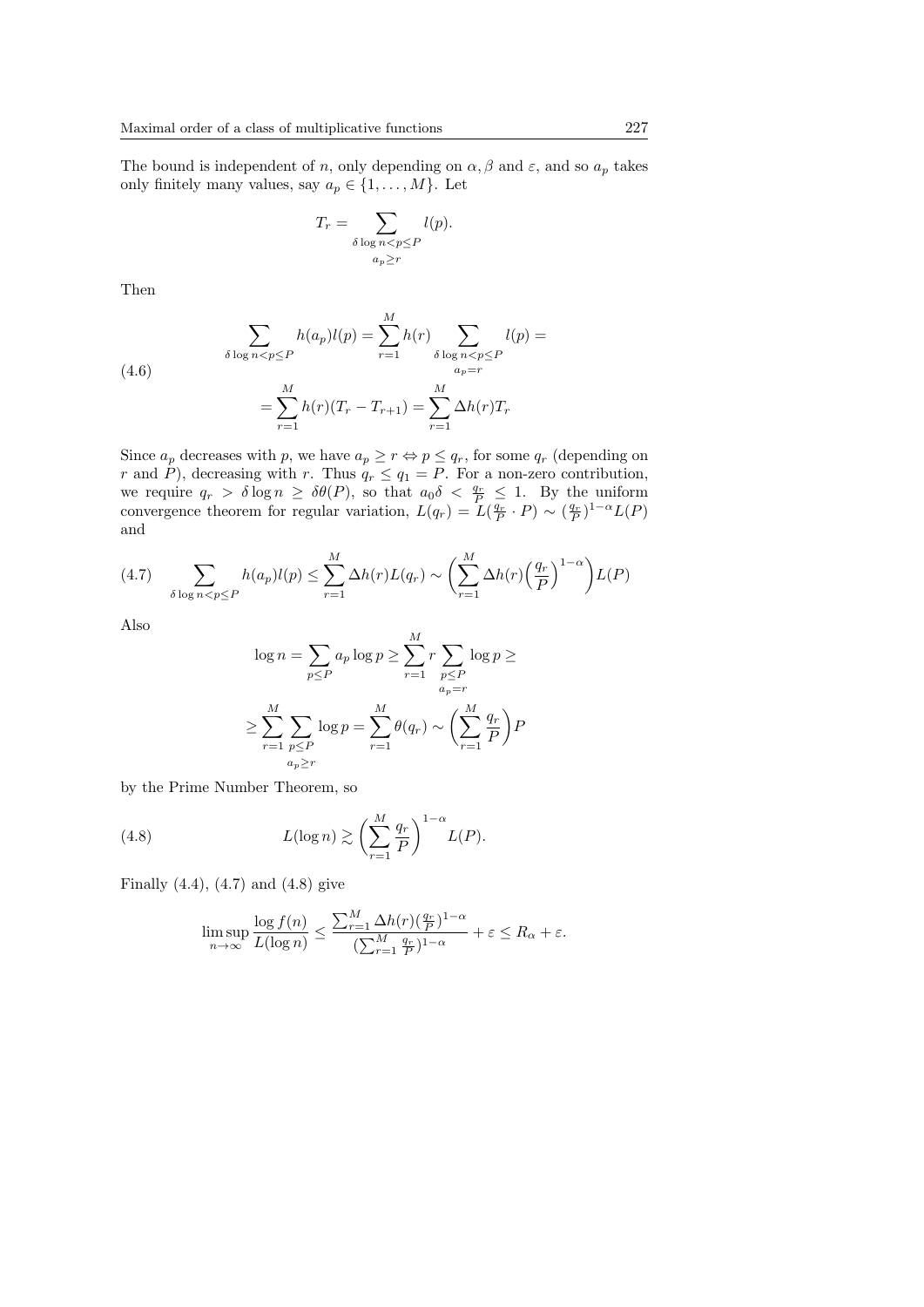This holds for all  $\varepsilon > 0$ , so the above holds with  $\varepsilon = 0$ . Combining with Proposition 3.3 concludes the proof of Theorem 1.

**Proof of Theorem 2.** We already noted in the introduction that  $R_{\alpha} \leq S_{\alpha}$ where

$$
S_{\alpha} = \left(\sum_{n=1}^{\infty} \Delta h(n)^{1/\alpha}\right)^{\alpha}.
$$

But equality holds in (1.3) if  $a_n = c \Delta h(n)^{1/\alpha}$  for some constant c. So we choose  $a_n$  as such (with  $c > 0$ ) which is valid as  $\Delta h(n)^{1/\alpha}$  is decreasing and summable. Thus  $R_{\alpha} = S_{\alpha}$  in this case.

**Proof of Theorem 3.** Consider  $\alpha = 0$ . For  $M \in \mathbb{N}$ , let

$$
R_0(M) = \sup_{0 \le a_M \le \dots \le a_1} \frac{\sum_{n=1}^M \Delta h(n) a_n}{\sum_{n=1}^M a_n},
$$

the supremum being over all  $a_1, \ldots, a_M$  satisfying  $a_1 \geq \ldots \geq a_M \geq 0$ . It is clear that  $R_0(M) \to R_0$  as  $M \to \infty$ . We show that

(4.9) 
$$
R_0(M) = \max_{n \leq M} \frac{h(n)}{n}.
$$

Let  $a_1 \geq ... a_M \geq 0$  and put  $b_n = a_n - a_{n+1}$   $(n = 1, ..., M)$  with  $a_{M+1} = 0$ . So  $a_n = \sum_{r=n}^{M} b_r$ . Then

$$
\sum_{n=1}^{M} \Delta h(n) a_n = \sum_{n=1}^{M} \Delta h(n) \sum_{r=n}^{M} b_r = \sum_{r=1}^{M} b_r \sum_{n=1}^{r} \Delta h(n) = \sum_{r=1}^{M} b_r h(r),
$$

while  $\sum_{n=1}^{M} a_n = \sum_{r=1}^{M} rb_r$ . Thus

$$
R_0(M) = \sup_{b_1,\dots,b_M \ge 0} \frac{\sum_{n=1}^M h(n)b_n}{\sum_{n=1}^M nb_n} = \sup_{c_1,\dots,c_M \ge 0} \frac{\sum_{n=1}^M \frac{h(n)}{n}c_n}{\sum_{n=1}^M c_n}
$$

on putting  $nb_n = c_n$ . The expression on the right is  $\leq \max_{n \leq M} \frac{h(n)}{n}$  while, choosing  $c_k = 1$  and  $c_n = 0$  for  $n \neq k$  (k any fixed integer from  $1, \ldots, M$ ), we find  $R_0(M) \geq \frac{h(k)}{k}$  $\frac{k}{k}$ . Thus (4.9), and hence, Theorem 3 follows. Note that the supremum is a maximum since  $h(n)/n \to 0$ .

#### 5. On the value of  $R_{\alpha}$

The evaluation of  $R_{\alpha}$  is an intriguing optimization problem in its own right. In the case  $\alpha = 0$  and the case where  $\Delta h(n)$  is decreasing one obtains simple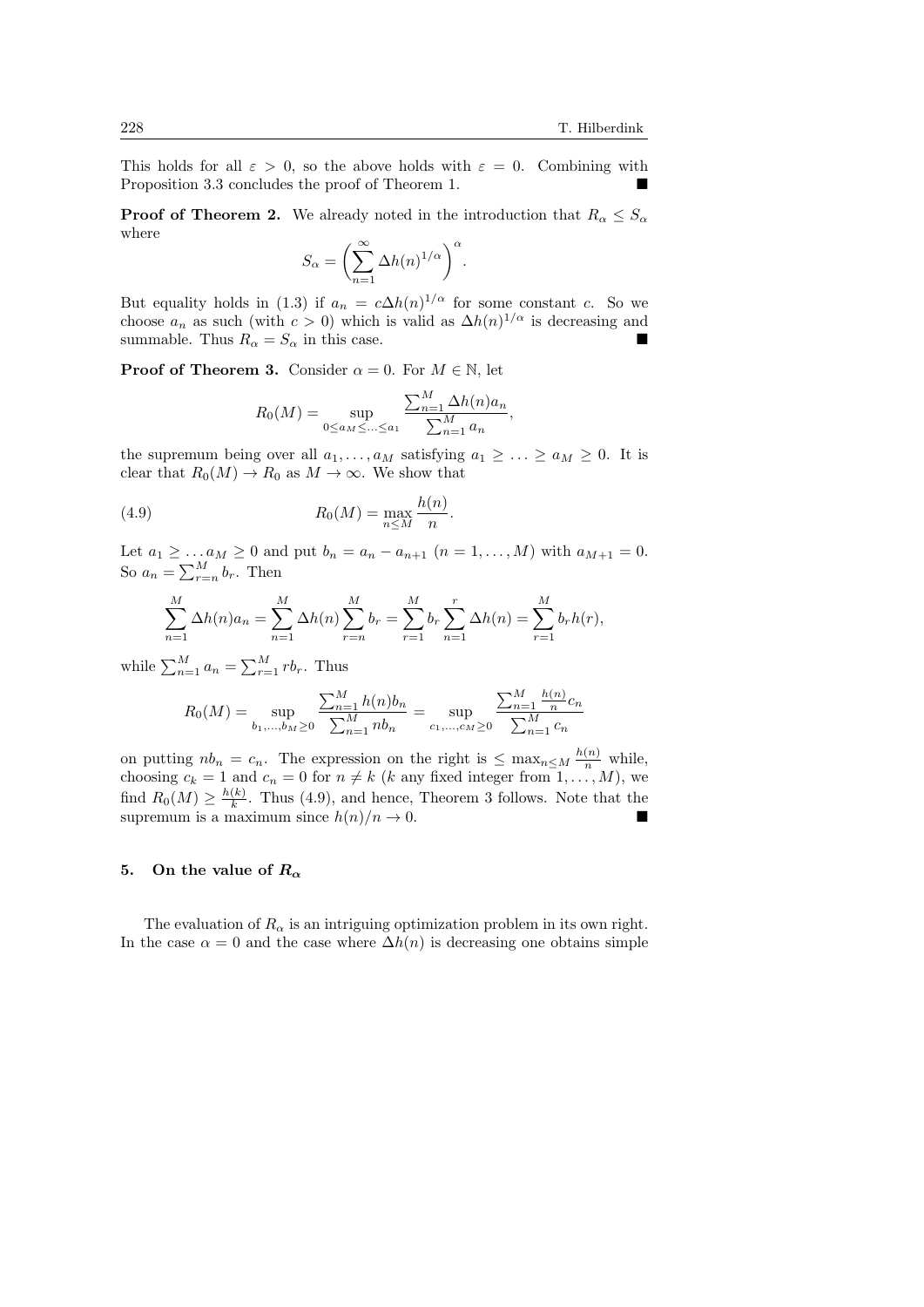explicit formulas for  $R_{\alpha}$ . In general, one can still evaluate  $R_{\alpha}$  but there does not appear to be an elegant formula.

We can turn it into a finite-dimensional problem by defining, for  $M \in \mathbb{N}$ ,

$$
R_{\alpha}(M) = \sup_{\substack{a_1 \ge \cdots \ge a_M \ge 0 \\ \sum_{n=1}^M a_n = 1}} \sum_{n=1}^M \Delta h(n) a_n^{1-\alpha}.
$$

We first prove that where  $\Delta h(n)$  is increasing, we must take  $a_n$  constant. In fact, we prove this for a slightly more general problem:

**Lemma 5.1.** Let  $\alpha \in (0, 1)$ ,  $\ell = (l_1, \ldots, l_M) \in \mathbb{N}^M$  and  $\Lambda = (\lambda_1, \ldots, \lambda_M) \in$  $\in \mathbb{R}^M$  with each  $\lambda_i \geq 0$  and consider

$$
R_{\alpha}(\Lambda, \ell; M) = \max_{\substack{a_1 \ge \dots \ge a_M \ge 0 \\ \sum_{r=1}^M l_r a_r = 1}} \sum_{m=1}^M \lambda_m l_m a_m^{1-\alpha}.
$$

(i) Suppose that  $\lambda_k < \lambda_{k+1}$  for some  $k \in \{1, ..., M-1\}$ . Then for the above maximum, we must take  $a_k = a_{k+1}$ .

(ii) If  $\lambda_k \geq \lambda_{k+1}$  for every k, then  $R_\alpha(\Lambda, \ell; M) = (\sum_{m=1}^M \lambda_m^{1/\alpha} l_m)^\alpha$ .

**Proof.** (i) In any case  $a_k \ge a_{k+1}$ , so it suffices to show that if  $a_k > a_{k+1}$  then there exists  $a' = (a'_1, \ldots, a'_M)$  with  $a'_1 \geq \ldots \geq a'_M \geq 0$  and  $\sum_{m=1}^M l_m a'_m = 1$ for which

(5.1) 
$$
\sum_{m=1}^{M} \lambda_m l_m a'_m^{1-\alpha} > \sum_{m=1}^{M} \lambda_m l_m a_m^{1-\alpha}.
$$

So, suppose  $a_k > a_{k+1}$ . Let  $a'_n = a_n$  for  $n \neq k, k+1$  and put

$$
a'_{k} = a'_{k+1} = \frac{l_{k}a_{k} + l_{k+1}a_{k+1}}{l_{k} + l_{k+1}}.
$$

As such,  $a'_1 \geq ... \geq a'_M \geq 0$  (since  $a_{k+1} < a'_k < a_k$ ) and  $\sum_{m=1}^M l_m a'_m = 1$ (since  $l_k a'_k + l_{k+1} a'_{k+1} = l_k a_k + l_{k+1} a_{k+1}$ ) while

$$
\sum_{m=1}^{M} \lambda_m l_m a_m'^{1-\alpha} - \sum_{m=1}^{M} \lambda_m l_m a_m^{1-\alpha} =
$$
\n
$$
(5.2)
$$
\n
$$
= (\lambda_k l_k + \lambda_{k+1} l_{k+1}) (a_k')^{1-\alpha} - (\lambda_k l_k a_k^{1-\alpha} + \lambda_{k+1} l_{k+1} a_{k+1}^{1-\alpha}) =
$$
\n
$$
= \lambda_{k+1} a_k^{1-\alpha} \left\{ \frac{(l_k s + l_{k+1})}{(l_k + l_{k+1})^{1-\alpha}} (l_k + l_{k+1} t)^{1-\alpha} - (l_k s + l_{k+1} t^{1-\alpha}) \right\}
$$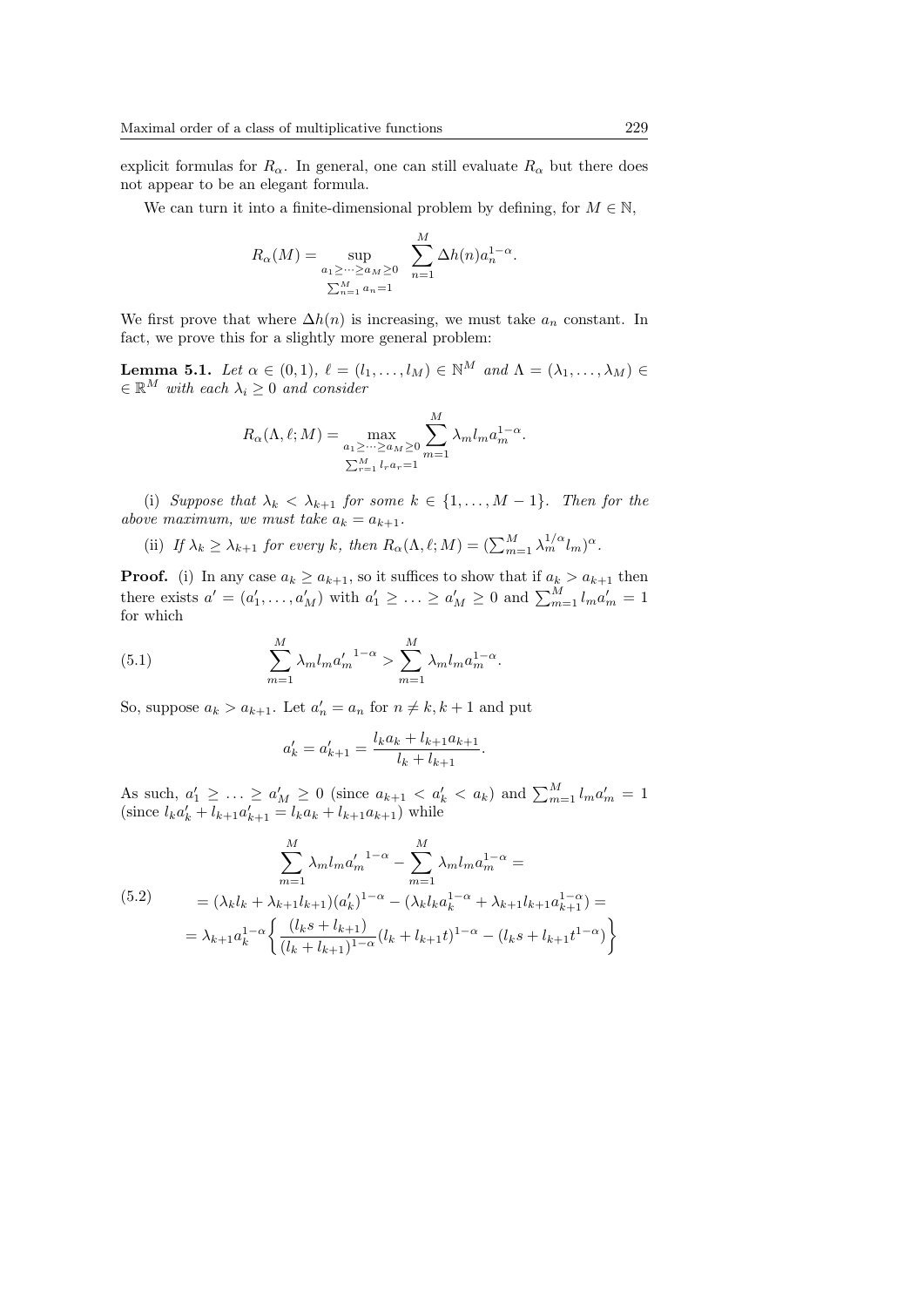where  $s = \frac{\lambda_k}{\lambda_{k+1}}$  and  $t = \frac{a_{k+1}}{a_k}$  $\frac{k+1}{a_k}$ . Note that  $0 \leq s, t < 1$ . Now put

$$
F(x,y) = F_{m,n}(x,y) = \frac{(mx+n)(m+ny)^{1-\alpha}}{(m+n)^{1-\alpha}} - (mx+ny^{1-\alpha}) \qquad (m,n \in \mathbb{N}).
$$

So the RHS of (5.2) is  $\lambda_{k+1} a_k^{1-\alpha} F_{l_k,l_{k+1}}(s,t)$ . We claim that for any  $x, y \in [0,1]$ ,  $F(x, y) \geq 0$  with equality if and only if  $x = y = 1$ . For

$$
F(x, y) \ge 0 \quad \forall x, y \in [0, 1] \iff
$$
  
\n
$$
\iff \frac{(mx+n)(m+ny)^{1-\alpha}}{(m+n)^{1-\alpha}} \ge mx+ny^{1-\alpha} \quad \forall x, y \in [0, 1] \iff
$$
  
\n
$$
\iff mx\left\{1-\left(\frac{m+ny}{m+n}\right)^{1-\alpha}\right\} \le n\left\{\left(\frac{m+ny}{m+n}\right)^{1-\alpha} - y^{1-\alpha}\right\} \forall x, y \in [0, 1] \iff
$$
  
\n
$$
\iff m\left\{1-\left(\frac{m+ny}{m+n}\right)^{1-\alpha}\right\} \le n\left\{\left(\frac{m+ny}{m+n}\right)^{1-\alpha} - y^{1-\alpha}\right\} \quad \forall y \in [0, 1]
$$

since the LHS is largest when  $x = 1$ . Rearranging, we see that this holds if and only if  $G(y) \geq 0$  for  $0 \leq y \leq 1$  where

$$
G(y) = (m+n)^{\alpha}(m+ny)^{1-\alpha} - m - ny^{1-\alpha}.
$$

But  $G'(y) = (1 - \alpha)ny^{-\alpha}((\frac{my + ny}{m + ny})^{\alpha} - 1) < 0$  for  $0 < y < 1$ . Thus G is strictly decreasing in [0, 1]. Since  $G(1) = 0$  the result follows.

For the second part, note that by Hölder's inequality

$$
\sum_{m=1}^{M} \lambda_m l_m a_m^{1-\alpha} = \sum_{m=1}^{M} \lambda_m l_m^{\alpha} (l_m a_m)^{1-\alpha} \leq \left(\sum_{m=1}^{M} \lambda_m^{1/\alpha} l_m\right)^{\alpha}.
$$

Equality holds if  $\lambda_m^{1/\alpha} = ca_m$  for some constant c, which is feasible if  $\lambda_m$  is decreasing.

**Determining**  $R_{\alpha}$ . Thus, in the evaluation of  $R_{\alpha}(\Lambda, \ell; M)$ , for the optimal solution we need to take  $a_n$  constant on intervals where  $\lambda_k$  is strictly increasing. Partition  $\{1, \ldots, M\}$  into consecutive intervals<sup>‡</sup>  $\mathcal{L}_1, \ldots, \mathcal{L}_{M'}$  and  $\lambda_n$  is strictly increasing on each  $\mathcal{L}_r$ . Thus we can write  $\mathcal{L}_r = \{L_{r-1} + 1, \ldots, L_r\}$  for  $r = 1, \ldots, M'$  where  $L_r$  is a strictly increasing sequence of integers with  $L_0 = 0$ and  $L_{M'} = M$ , and  $\lambda_{n+1} > \lambda_n$  for  $L_{r-1} < n < L_r$ , while  $\lambda_{n+1} \leq \lambda_n$  for  $n = L_r$  $(1 \leq r < M')$ . (If  $\lambda_k$  is decreasing, we must take  $\mathcal{L}_r = \{r\}$ .) As such, we take  $a_n$  constant on each  $\mathcal{L}_r$ . Writing

<sup>&</sup>lt;sup>‡</sup>That is; sets of the form  $\{k, k+1, k+2, \ldots, l\}$  where  $k, l \in \mathbb{N}$ .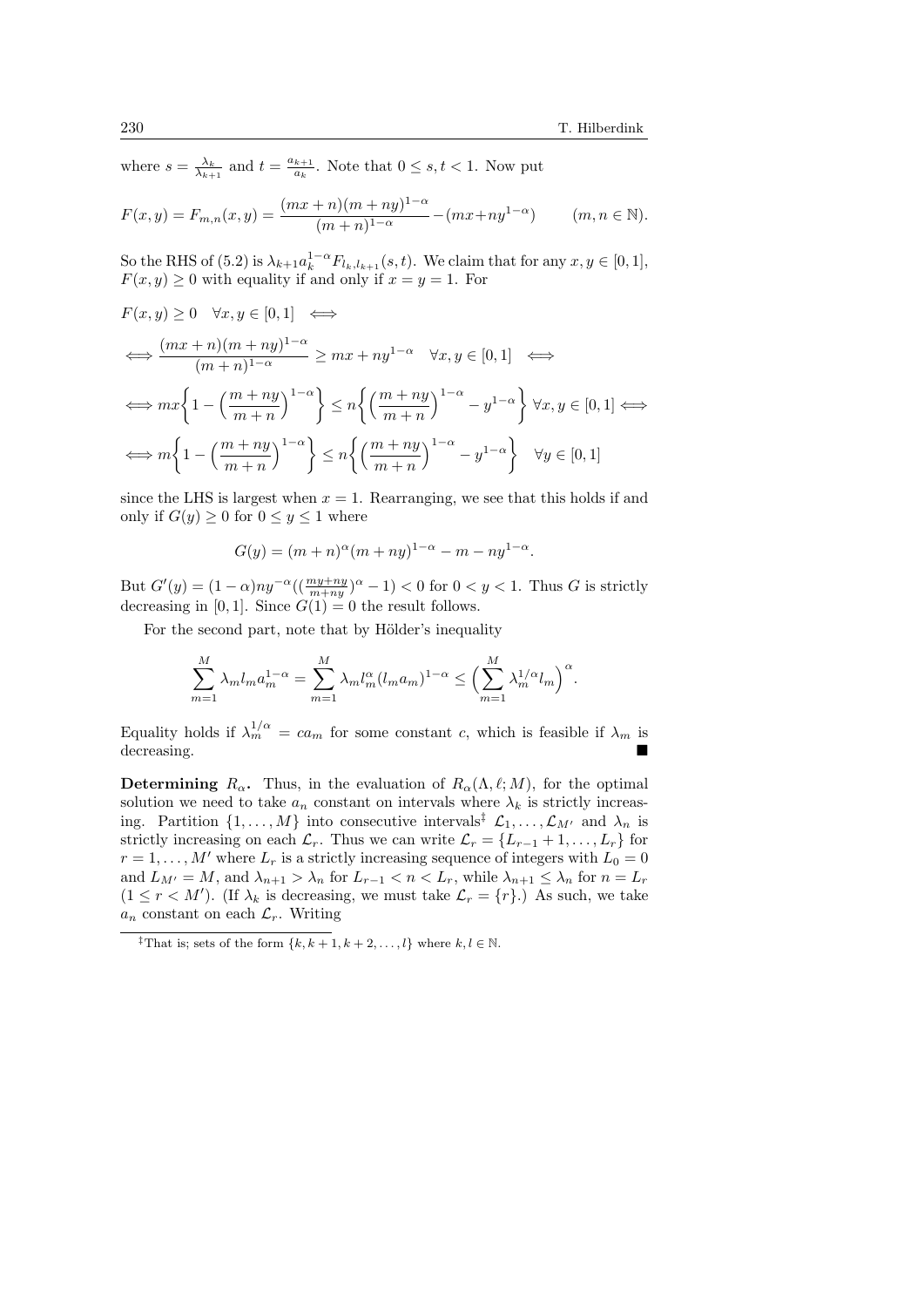$$
l'_r = \sum_{n \in \mathcal{L}_r} l_n \quad \text{and} \quad b_r = a_{L_r},
$$

gives  $\sum_{n=1}^{M} l_n a_n = \sum_{r=1}^{M'} (\sum_{n \in \mathcal{L}_r} l_n) a_{L_r} = \sum_{r=1}^{M'} l'_r b_r = 1$ , while

$$
\sum_{n=1}^{M} \lambda_n l_n a_n^{1-\alpha} = \sum_{r=1}^{M'} \left( \sum_{n \in \mathcal{L}_r} \lambda_n l_n \right) b_r^{1-\alpha} = \sum_{r=1}^{M'} \lambda'_r l'_r b_r^{1-\alpha}
$$

where  $\lambda'_r = \frac{1}{l'_r} \sum_{n \in \mathcal{L}_r} \lambda_n l_n$ . Thus

$$
R_{\alpha}(\Lambda, \ell; M) = \max_{\substack{b_1 \ge \dots \ge b_{M'} \ge 0 \\ \sum_{r=1}^{M'} l'_r b_r = 1}} \sum_{m=1}^{M'} \lambda'_m l'_m b_m^{1-\alpha} = R_{\alpha}(\Lambda', \ell'; M')
$$

where  $\Lambda' = (\lambda'_1, \ldots, \lambda'_{M'})$  and  $\ell' = (l'_1, \ldots, l'_{M'})$ . Note that  $M' < M$ , unless  $\lambda_n$ is decreasing, in which case  $R_{\alpha}(M)$  can be evaluated. Now apply Lemma 5.1 to this optimization problem and continue the process repeatedly. Thus

$$
R_{\alpha}(\Lambda, \ell; M) = R_{\alpha}(\Lambda', \ell'; M') = \cdots = R_{\alpha}(\Lambda^*, \ell^*; M^*)
$$

where the process stops when  $\Lambda^*$  is a decreasing set. This is guaranteed to happen when  $M^* = 1$ , but could happen earlier. Notice that at each stage, the forms for  $\Lambda$  and  $l$  are the same. Consider for example the second stage, where we have partitioned  $\{1, \ldots, M'\}$  into consecutive intervals  $\mathcal{L}'_1, \ldots, \mathcal{L}'_{M''}$ with corresponding  $\ell''$  and  $\Lambda''$ . Then

$$
l_k'' = \sum_{n \in \mathcal{L}_k'} l_n' = \sum_{n \in \mathcal{L}_k'} \sum_{m \in \mathcal{L}_k} l_m = \sum_{n \in \mathcal{L}} l_n
$$

for some consecutive set  $\mathcal L$  (dependent on k). Likewise

$$
\lambda''_k l''_k = \sum_{n \in \mathcal{L}'_k} \lambda'_n l'_n = \sum_{n \in \mathcal{L}'_k} \sum_{m \in \mathcal{L}_k} \lambda_m l_m = \sum_{n \in \mathcal{L}} \lambda_n l_n
$$

In particular, this holds for  $\ell^*$  and  $\Lambda^*$ . Rewriting, the above shows that the optimal solution always has the form§

$$
R_{\alpha}(\Lambda, \ell; M) = \left(\sum_{k=1}^{K} (q(m_k) - q(m_{k-1})) \left(\frac{s(m_k) - s(m_{k-1})}{q(m_k) - q(m_{k-1})}\right)^{1/\alpha}\right)^{\alpha}
$$

 $\delta$ Another way to see this is to realise that at each stage more consecutive  $a_n$ s are equated until the corresponding  $\lambda'_n$ s (or  $\lambda''_n$ s etc.) are decreasing.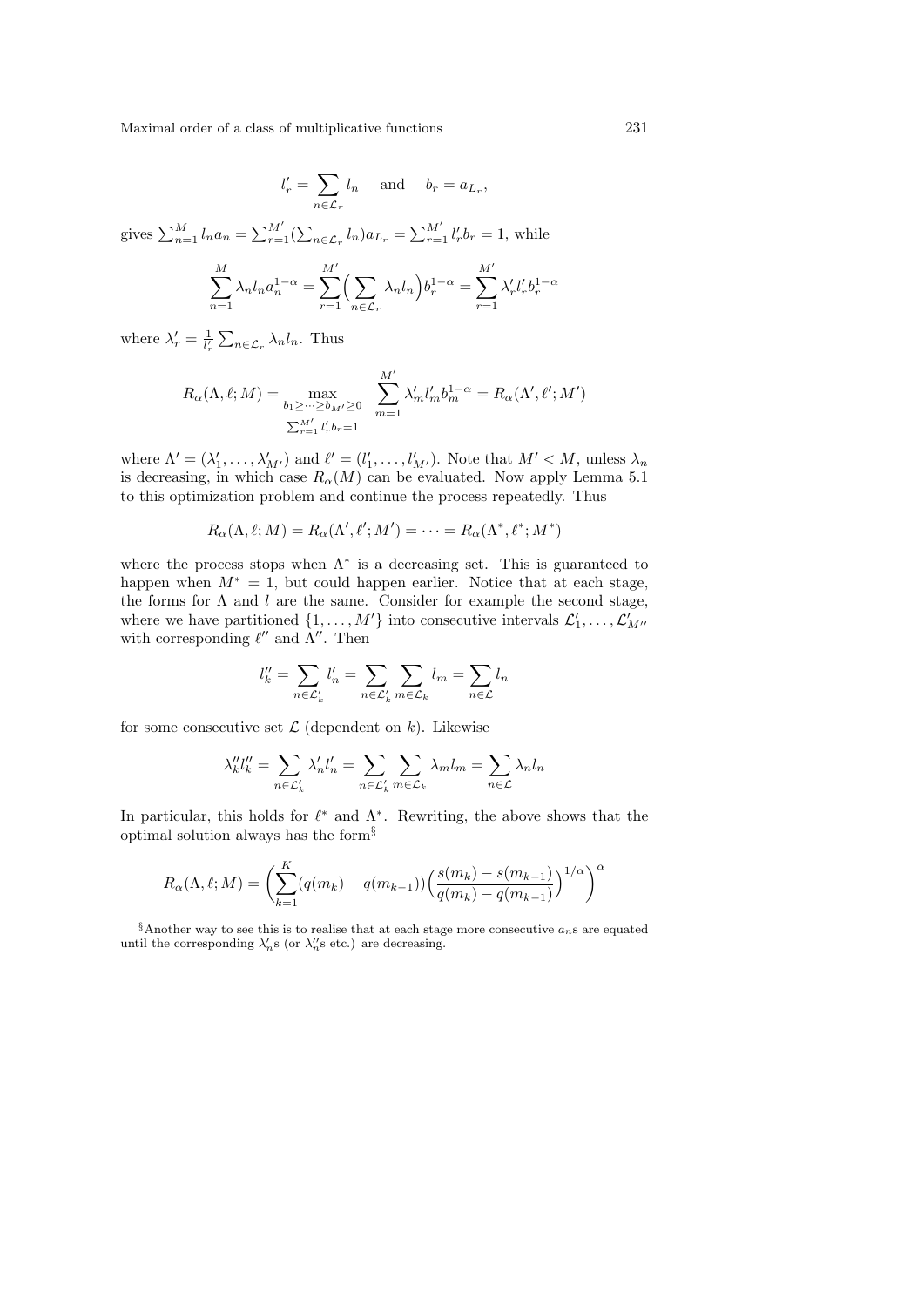where  $q(r) = l_1 + \cdots + l_r$  and  $s(r) = \lambda_1 l_1 + \cdots + \lambda_r l_r$ , for some sequence of integers  $m_k$  satisfying  $0 = m_0 < m_1 < \cdots < m_K = M$ . Being optimal, this requires that

$$
\frac{s(m_k) - s(m_{k-1})}{q(m_k) - q(m_{k-1})}
$$

is decreasing.

For the special case  $l_k \equiv 1$  and  $\lambda_k = \Delta h(k)$ ,  $q(r) = r$  and  $s(r) = h(r)$ . Thus

$$
R_{\alpha}(M) = \left(\sum_{k=1}^{K} (m_k - m_{k-1}) \left(\frac{h(m_k) - h(m_{k-1})}{m_k - m_{k-1}}\right)^{1/\alpha}\right)^{\alpha}
$$

for some such sequence  $m_k$  for which  $\frac{h(m_k)-h(m_{k-1})}{m_k-m_{k-1}}$  decreases.

#### 6. Examples and final comments

Now we illustrate our results with a few examples.

**Example 1.** Let f be multiplicative with  $f(p^k) = \exp\{k^{\beta} p^{-\alpha}\}\$  where  $0 < \alpha < 1$  and  $0 < \beta < 1 - \alpha$  for prime powers  $p^k$ . Thus  $h(k) = k^{\beta}$ , which is increasing and  $\Delta h(k)$  is stricly decreasing as can be readily verified. In this case  $L(x) \sim \frac{x^{1-\alpha}}{(1-\alpha)\log x}$  $\frac{x^2}{(1-\alpha)\log x}$ . Thus, by Theorem 2,

$$
\max_{n\leq N}\log f(n) \sim \left(\sum_{n=1}^{\infty} (n^{\beta} - (n-1)^{\beta})^{1/\alpha}\right)^{\alpha} \frac{(\log N)^{1-\alpha}}{(1-\alpha)\log\log N}.
$$

(For  $\alpha = 0$  the RHS is  $\frac{\log N}{\log \log N}$ .) In some cases the constant can be evaluated in terms of  $\zeta$ -values. For example, taking  $\beta = \frac{1}{2}$  and  $\alpha = \frac{1}{3}$ ,

$$
\sum_{n=1}^{N} (\sqrt{n} - \sqrt{n-1})^3 = 4N^{3/2} + 3\sqrt{N} - 6\sum_{n=1}^{N} \sqrt{n} \to -6\zeta \left(-\frac{1}{2}\right),
$$

after suitable manipulations. By the functional equation for  $\zeta(s)$  this equals  $\frac{3}{2\pi}\zeta(\frac{3}{2})$ . That is, the maximal order of the multiplicative function with  $f(p^k)$  =  $= \exp{\{\sqrt{k}/\sqrt[3]{p}\}}$  is

$$
\exp\left\{\left(\frac{3}{2}\sqrt[3]{\frac{3}{2\pi}\zeta\Big(\frac{3}{2}\Big)}+o(1)\right)\frac{(\log N)^{2/3}}{\log\log N}\right\}.
$$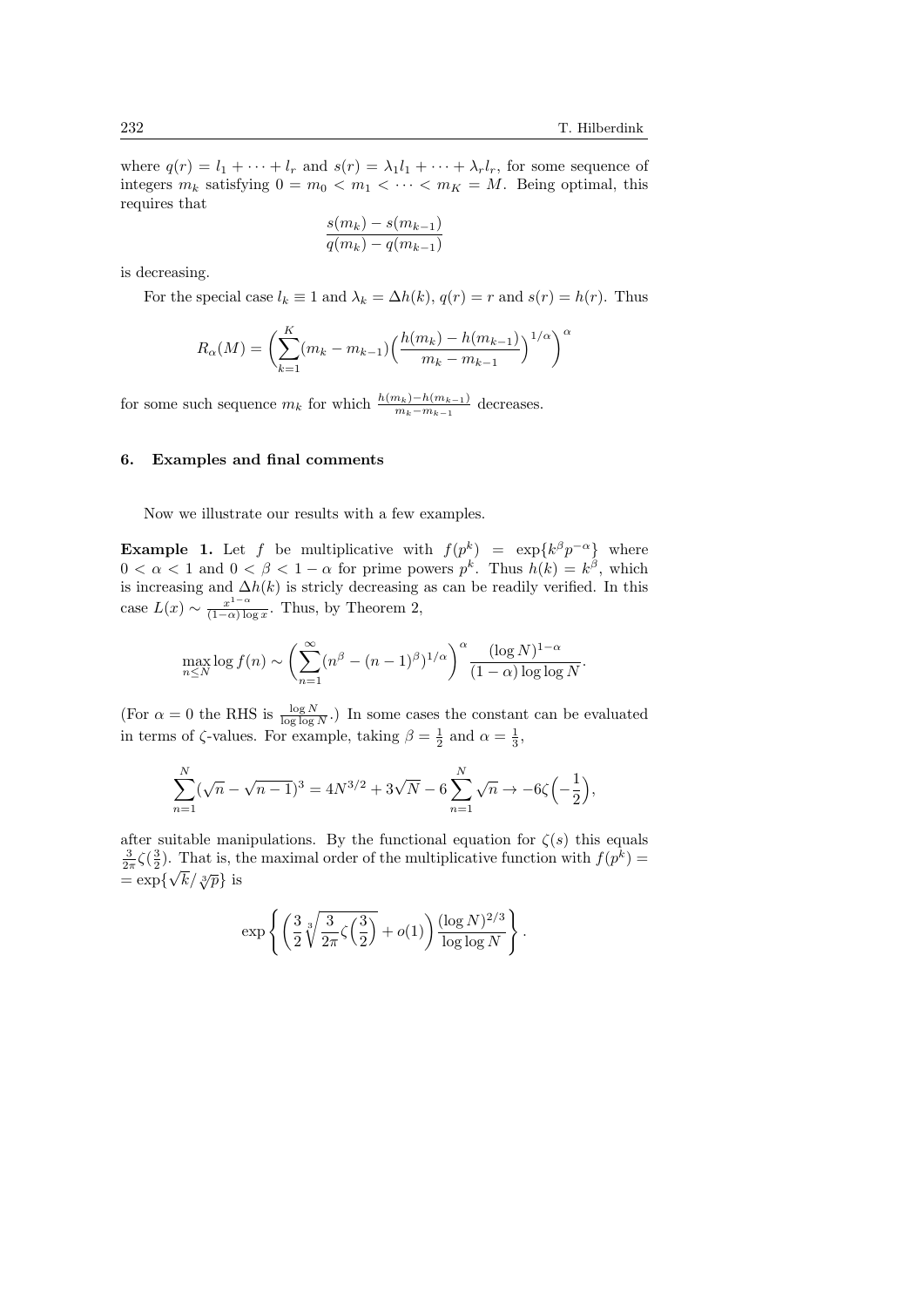**Example 2.** Theorem 2 can also be used in cases where  $\log f(p^k)$  is not the form  $h(k)l(p)$ , but only asymptotically of this form. In [5], the maximal order of the function

$$
\eta_{\alpha,\gamma}(n) = \frac{1}{d(n)} \sum_{d|n} \sigma_{-\alpha}(d)^{\gamma}
$$

was required, where  $\sigma_{-\alpha}(n) = \sum_{d|n} d^{-\alpha}$  and  $d(n) = \sigma_0(n)$ . It was shown that for  $\alpha \in (0,1)$  and any  $\gamma > 0$ 

$$
\max_{n \le N} \log \eta_{\alpha, \gamma}(n) \asymp \frac{(\log N)^{1-\alpha}}{(1-\alpha)\log \log N}
$$

but the true maximal order was left open. With Theorem 2, this can now be established.

Note that  $\eta_{\alpha,\gamma}(n)$  is multiplicative with

$$
\eta_{\alpha,\gamma}(p^k) = \frac{1}{k+1} \sum_{r=0}^k \sigma_{-\alpha}(p^r)^{\gamma} = \frac{1}{k+1} \left( 1 + \sum_{r=1}^k \left( 1 + \frac{1}{p^{\alpha}} + O\left(\frac{1}{p^{2\alpha}}\right) \right)^{\gamma} \right) =
$$
  
= 
$$
1 + \frac{\gamma k}{(k+1)p^{\alpha}} + O\left(\frac{1}{p^{2\alpha}}\right) = \exp\left\{ \frac{\gamma k}{(k+1)p^{\alpha}} + O\left(\frac{1}{p^{2\alpha}}\right) \right\},\
$$

the implied constants being independent of  $k$  (and  $p$ ). Let  $s(n)$  denote the multiplicative function with  $s(p^k) = \exp\{\frac{\gamma k}{(k+1)p^{\alpha}}\}\.$  Then  $\eta_{\alpha,\gamma}(n) = s(n)t(n)$ and from the above,  $\sigma_{-2\alpha}(n)^{-\kappa} \leq t(n) \leq \sigma_{-2\alpha}(n)^{\kappa}$  for some  $\kappa > 0$ . It follows that  $\log t(n) \ll (\log n)^{1-2\alpha+\varepsilon}$  for every  $\varepsilon > 0$ . Thus the maximal order of  $\log \eta_{\alpha,\gamma}(n)$  is the same as for  $\log s(n)$ , which can be found from Theorem 2. In this case  $h(k) = \frac{\gamma k}{k+1}$  which is increasing and  $\Delta h(k) = \frac{\gamma}{k(k+1)}$  which is decreasing, while  $l(p) = p^{-\alpha}$ . Theorem 2 now gives

$$
\max_{n\leq N}\log\eta_{\alpha,\gamma}(n) \sim \max_{n\leq N}\log s(n) \sim \gamma \bigg(\sum_{n=1}^{\infty}\Big(\frac{1}{n(n+1)}\Big)^{1/\alpha}\bigg)^{\alpha} \frac{(\log N)^{1-\alpha}}{(1-\alpha)\log\log N}.
$$

For particular values of  $\alpha$  the constant may be evaluated. Take, say,  $\alpha = \frac{1}{2}$ . Then the sum above becomes

$$
\sum_{n=1}^{\infty} \left( \frac{1}{n} - \frac{1}{n+1} \right)^2 = \sum_{n=1}^{\infty} \left( \frac{1}{n^2} + \frac{1}{(n+1)^2} - \frac{2}{n(n+1)} \right) = 2\zeta(2) - 3.
$$

Hence, with say  $\gamma = 2$ ,

$$
\max_{n \le N} \log \eta_{\frac{1}{2},2}(n) \sim 4\sqrt{\frac{\pi^2}{3} - 3\frac{\sqrt{\log N}}{\log \log N}}.
$$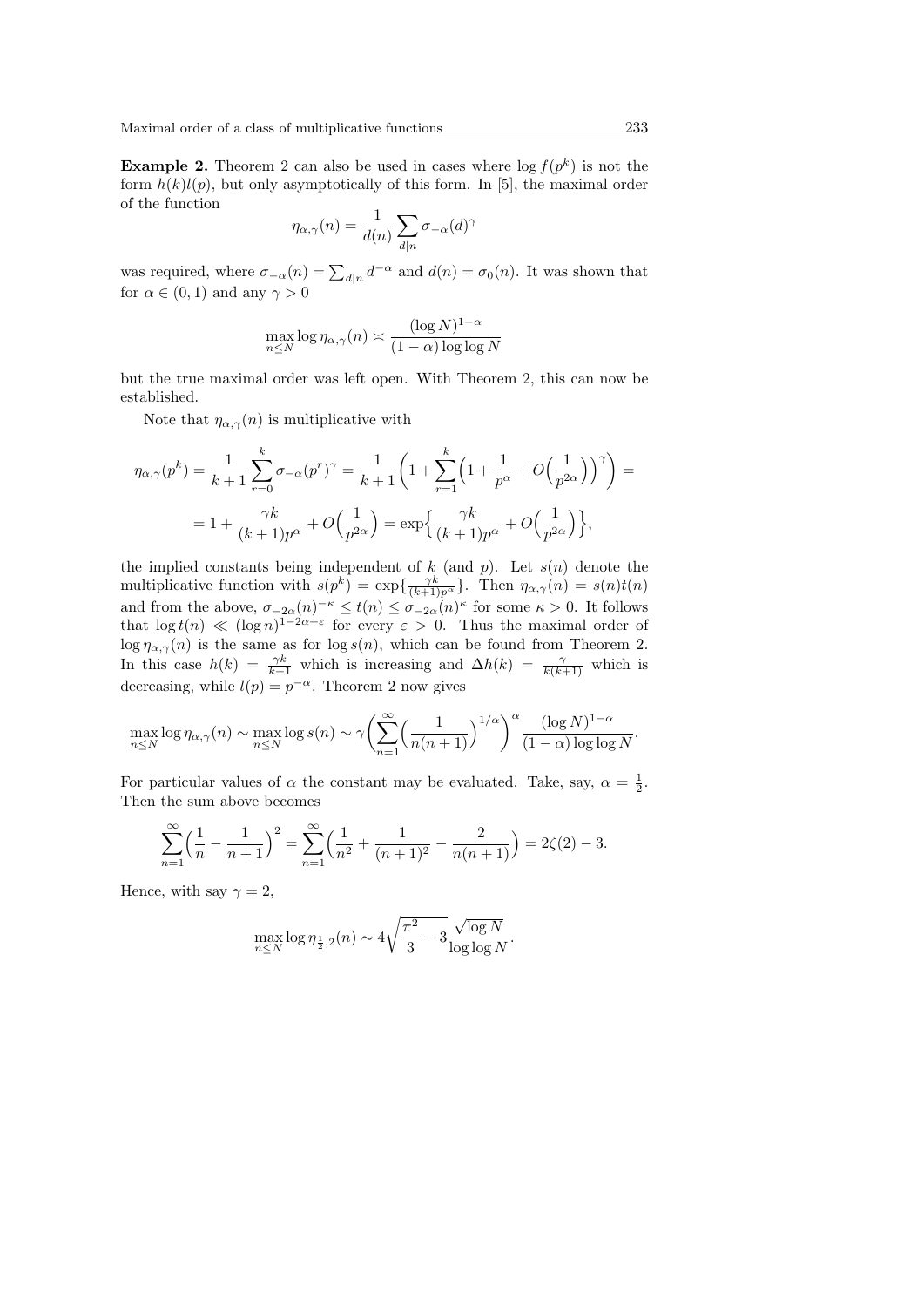**Example 3.** Let f be multiplicative with  $\log f(p^k) = h(k)l(p)$  where **Example 3.** Let *f* be multiplicative with  $\log f(p^{\alpha}) = h(k)l(p)$  where  $h(k) = [\sqrt{k}]$ . This time  $h(k)$  is increasing but  $\Delta h(k)$  is not, as  $\Delta h(k) = 1$ for  $k$  a square and zero otherwise. Note that to apply Theorem 1, we require  $\alpha < \frac{1}{2}$ . To calculate  $R_{\alpha}$  we use the method in Section 5. Thus

$$
R_{\alpha} = \sup_{\substack{a_n \searrow 0 \\ \sum_{n=1}^{\infty} a_n = 1}} \sum_{n=1}^{\infty} \Delta h(n) a_n^{1-\alpha} = \sup_{\substack{a_n \searrow 0 \\ \sum_{n=1}^{\infty} a_n = 1}} \sum_{m=1}^{\infty} a_{m^2}^{1-\alpha}.
$$

Putting  $b_1 = a_1, b_2 = a_2 = a_3 = a_4, b_3 = a_5 = \cdots = a_9$  etc. for the optimal solution gives

$$
R_{\alpha} = \sup_{\substack{b_n \searrow 0 \\ \sum_{n=1}^{\infty} (2n-1)b_n = 1}} \sum_{n=1}^{\infty} b_n^{1-\alpha} = \left( \sum_{n=1}^{\infty} \frac{1}{(2n-1)^{\frac{1-\alpha}{\alpha}}} \right)^{\alpha},
$$

by taking the optimal choice  $b_n = c(2n-1)^{-1/\alpha}$  for some  $c > 0$ . Thus, if l is decreasing and regularly varying of index  $-\alpha$  with  $0 < \alpha < \frac{1}{2}$  then

$$
\max_{n\leq N} \log f(n) \sim (1-2^{1-\frac{1}{\alpha}})^{\alpha} \zeta \left(\frac{1}{\alpha}-1\right)^{\alpha} \sum_{p\leq \log N} l(p).
$$

# Final comments

The constant appearing in the asymptotic formula in the theorems has the form of an  $l^p$ -norm. For  $a = (a_n)$  the  $l^p$ -norm is defined for  $1 \leq p < \infty$  and  $p = \infty$  respectively by

$$
||a||_p = \left(\sum_{n=1}^{\infty} |a_n|^p\right)^{1/p}, \qquad ||a||_{\infty} = \sup_{n \in \mathbb{N}} |a_n|.
$$

Writing  $\alpha = 1/p$  ( $p > 1$ ) we therefore see that, given the conditions of Theorem 2,

$$
\max_{n \le N} \log f(n) \sim \|\Delta h\|_p L(\log N),
$$

while for Theorem 3, with  $\alpha = 0$  corresponding to  $p = \infty$ 

$$
\max_{n \le N} \log f(n) \sim ||h_1||_{\infty} L(\log N),
$$

where  $h_1(n) = h(n)/n$ .

This type of formula is strangely similar to an asymptotic formula found for the following 'quasi'-norm of an arithmetical operator (see [6]). Let

$$
M_f(T) = \sup_{\substack{g \in \mathcal{M}^2 \\ \|g\|_2 = T}} \frac{\|f * g\|_2}{\|g\|_2}
$$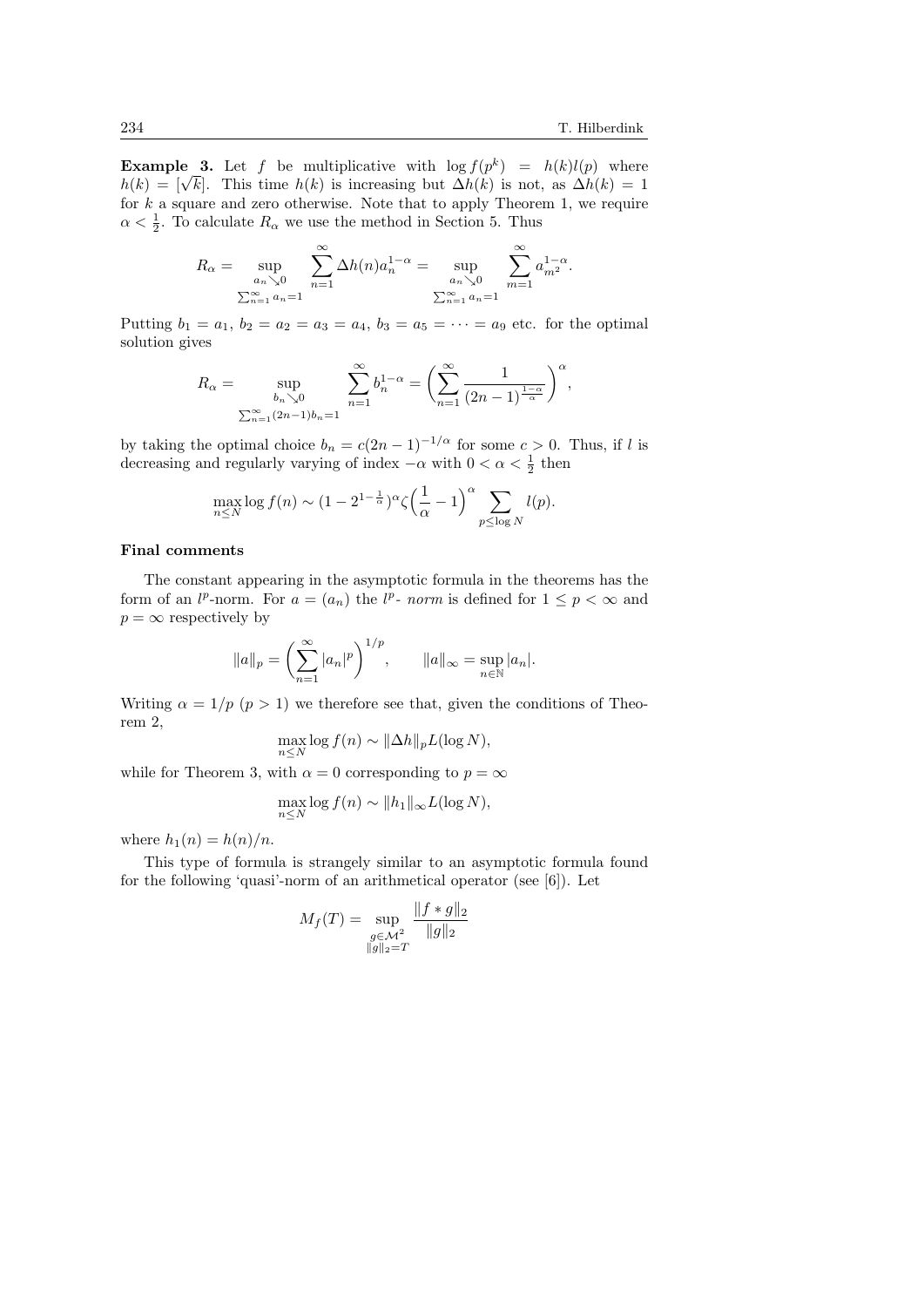where  $\mathcal{M}^2$  is the set of square-summable multiplicative functions and  $*$  is Dirichlet convolution. Taking  $f \in \mathcal{M}^2$  to be completely multiplicative such that  $f(p)$  is regularly varying with index  $-\alpha$ , it was proven in [6] that for  $\frac{1}{2} < \alpha < 1$ 

$$
\log M_f(T) \sim \left(\frac{1}{2}B(\frac{1}{\alpha}, 1 - \frac{1}{2\alpha})\right)^{\alpha} F(\log T \log \log T)
$$

where  $F(x) = \sum_{p \leq x} f(p)$ . Here  $B(x, y)$  is the beta-function. Writing  $p = 1/\alpha$ , where  $T(x) = \sum_{p \leq x} J(p)$ . Here  $D(x, y)$  is the betta function. Writing  $p = 1/d$ ,<br>the constant can be rewritten as  $||h'||_p$  where  $h(x) = \sqrt{1 - e^{-2x}}$ . With some heurstic reasoning, it was further suggested in the case where  $f(n) = n^{-\alpha}$  that  $M_f(T)$  represents the maximal order of  $\zeta(\alpha + it)$  up to height T; i.e.

$$
\max_{|t| \le T} \log |\zeta(\alpha + it)| \sim ||h'||_p \frac{(\log T)^{1-\alpha}}{(1-\alpha)(\log \log T)^{\alpha}}
$$

where  $||h'||_p = (\int_0^\infty |h'|^p)^{1/p}$  is now the  $L_p$ -norm. The similarity of form between these 'discrete' and 'continuous' cases is rather striking, and suggests that there might be a more general framework which combines these formulae.

## 7. Appendix

To put the results into a broader context, we consider a few classes of multiplicative functions of the form  $(1.1)$  where h and l satisfy slightly altered assumptions.

1. Case where h is increasing,  $l$  decreasing and such that  $\sum_{p} l(p) < \infty$ . In this case we find the maximal order of  $\log f(n)$  is of size  $h([\frac{\log n}{\log 2}])$ . More precisely, with  $\lambda = \sum_{p} l(p)$ 

$$
l(2)h\left(\left[\frac{\log n}{\log 2}\right]\right) \le \log f(n) \le \lambda h\left(\left[\frac{\log n}{\log 2}\right]\right),
$$

where the RHS inequality holds for all  $n$  and the LHS for infinitely many  $n$ , namely,  $n = 2^k$ .

**Proof.** Let  $n = \prod_{p \leq P} p^{a_p}$  where  $a_p$  can be taken to be decreasing after Lemma 4.1. Thus  $\log n = \sum_{p \leq P} a_p \log p \geq a_2 \log 2$  and

$$
\log f(n) = \sum_{p \le P} h(a_p)l(p) \le h(a_2) \sum_p l(p) = \lambda h(a_2) \le \lambda h\left(\left[\frac{\log n}{\log 2}\right]\right).
$$

On the other hand, with  $n = 2^k$ ,  $\log f(n) = l(2)h(k) = l(2)h(\frac{\log n}{\log 2})$ .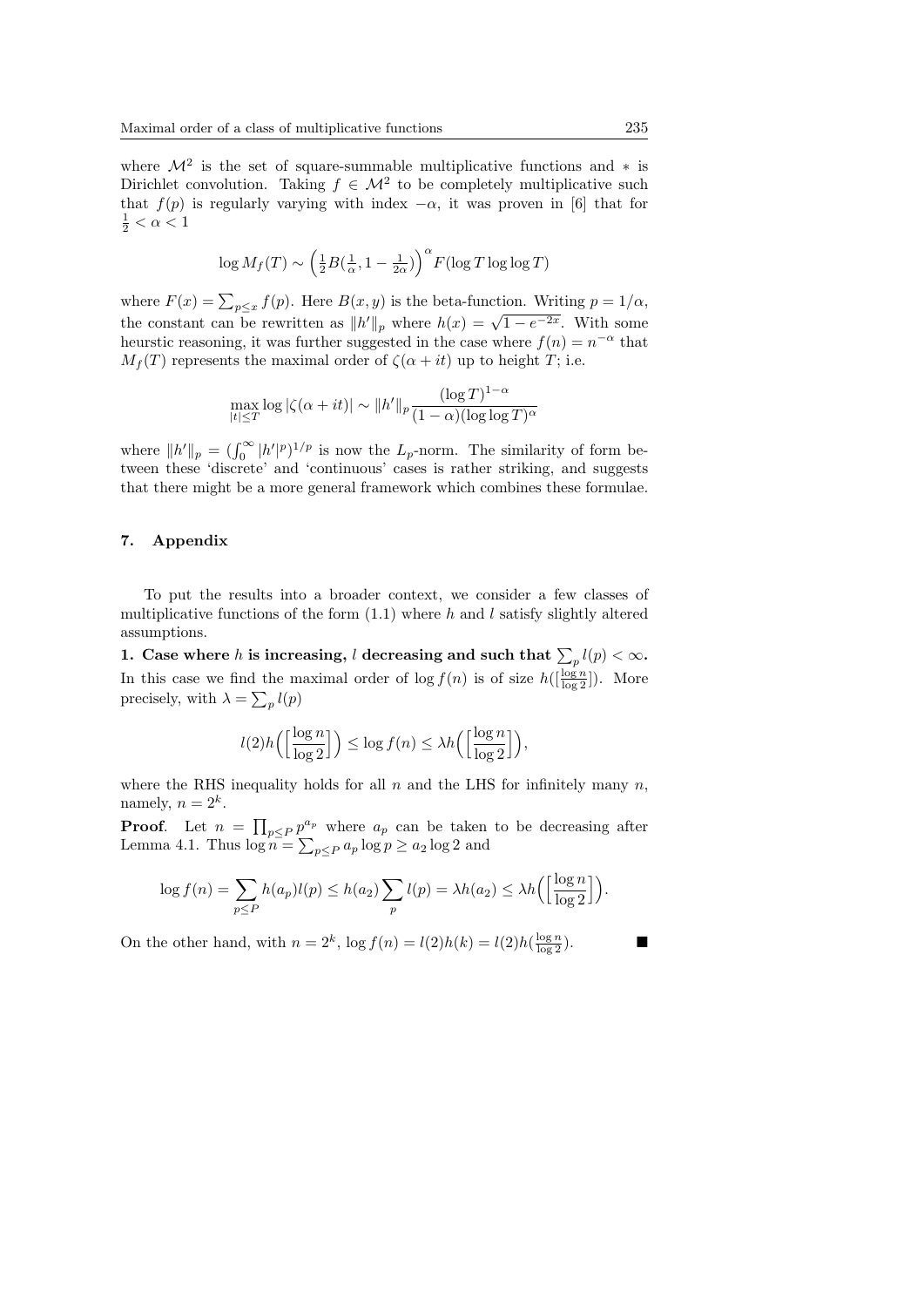2. Case where h and  $\Delta h$  are increasing, and l decreasing. Now the maximum for f occurs when  $n = 2<sup>k</sup>$  and

$$
\max_{n \leq N} f(n) = \exp\bigg\{l(2)h\bigg(\Big[\frac{\log n}{\log 2}\Big]\bigg)\bigg\}.
$$

To see this, suppose  $p|n$  where p is an odd prime, so  $n = 2^k \dots p^l$  for some  $k, l \in \mathbb{N}$ . After Lemma 4.1 we can take  $k \geq l$ . Then, with  $n' = \frac{2}{p}n$ ,

$$
\frac{f(n')}{f(n)} = \frac{f(2^{k+1})f(p^{l-1})}{f(2^k)f(p^l)} = \exp\{l(2)\Delta h(k+1) - l(p)\Delta h(l)\} \ge 1.
$$

Thus, with K such that  $2^K \leq N < 2^{K+1}$ 

$$
\max_{n \le N} f(n) = f(2^K) = e^{l(2)h(K)} = \exp\bigg\{l(2)h\bigg(\bigg[\frac{\log n}{\log 2}\bigg]\bigg)\bigg\}.
$$

#### References

- [1] **Apostol, T.M.,** *Introduction to Analytic Number Theory*, *Springer*, 1976.
- [2] Bingham, N.H., C.M. Goldie, and J.L. Teugels, Regular Variation, Cambridge University Press, 1987.
- [3] Gronwall, T.H., Asymptotic expressions in the theory of numbers, Trans. Amer. Math. Society, 14 (1913), 113–122.
- [4] **Hardy, G.H. and E.M. Wright,** An Introduction to the Theory of Numbers, 4th edition, Oxford University Press, 1979.
- [5] Hilberdink, T.W., An arithmetical mapping and applications to  $\Omega$ results for the Riemann zeta function, Acta Arith., 139 (2009), 341–367.
- [6] Hilberdink, T.W., "Quasi"-norm of an arithmetical convolution operator and the order of the Riemann zeta function, Functiones et Approximatio Commentarii Mathematici, 49 (2013), 201–220.
- [7] Knopfmacher, J., Abstract Analytic Number Theory, Dover Edition, 1990.
- [8] Shui, P., The maximum orders of multiplicative functions, Quart. J. Math. Oxford, 31 (1980), 247–252.
- [9] Suryanarayana, D. and R. Sita Rama Chandra Rao, On the true maximal order of a class of arithmetical functions, Math. Jour. Okoyama Univ., 17 (1975), 95–101.